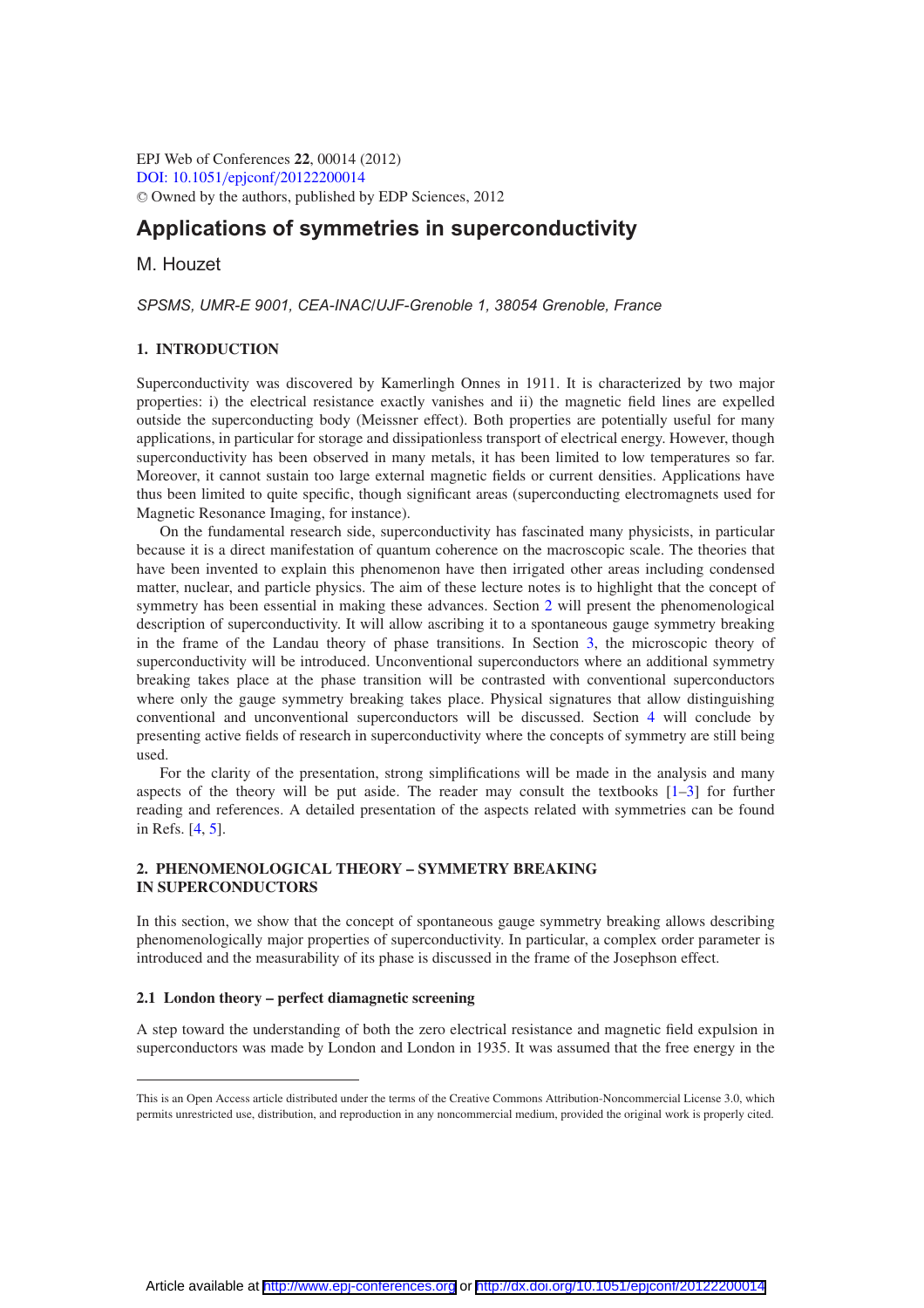

<span id="page-1-4"></span>**Figure 1.** Magnetic field penetration in a superconductor.

<span id="page-1-1"></span>superconducting state is

$$
F = F_s + \int dx \left(\frac{\hbar^2}{8\pi} + \frac{1}{2}mn_s v^2\right).
$$
 (2.1)

Here, the first term is the energy of the superconducting state in the absence of magnetic field, the second term is the magnetic energy associated with an internal magnetic field  $h(x)$  at position  $x$ , and the last term is the kinetic energy associated with a "superfluid" density  $n<sub>s</sub>$  of electrons with mass m and velocity  $v(x)$ , that may also vary spatially. The bold assumption consists in assuming that  $n_s$  is a significant fraction of the conduction electrons and, thus, that the kinetic energy term plays a macroscopic role. This is in contrast with the conventional diamagnetic effect in normal metals which is very small. Note that the term "superfluid" is coined by analogy with the phenomenon of superfluidity in 4He (bosonic atoms composed of an even number of 2 protons and 2 neutrons) which is understood to originate from a Bose-Einstein condensation of all atoms in a single quantum state. Nevertheless, electrons are fermions and the connection between both phenomena was not clear before the advent of a microscopic theory of superconductivity.

Now, the Maxwell equations for the magnetic field read

<span id="page-1-0"></span>
$$
\operatorname{div} \mathbf{h} = 0,\tag{2.2a}
$$

$$
rot \mathbf{h} = (4\pi/c) \mathbf{j}_s,\tag{2.2b}
$$

<span id="page-1-2"></span>where  $j_s = en_s v$  is the charge current density (*e* is the electron charge). With Eq. [\(2.2b\)](#page-1-0), the free energy  $(2.1)$  reads

$$
F = F_s + \frac{1}{8\pi} \int d\mathbf{x} \left[ \mathbf{h}^2 + \lambda_L^2 (\text{rot}\,\mathbf{h})^2 \right],\tag{2.3}
$$

where  $\lambda_L = (mc^2/4\pi n_s e^2)^{1/2}$ . Minimizing Eq. [\(2.3\)](#page-1-2) with respect to *h*, one obtains the equation

<span id="page-1-3"></span>
$$
\mathbf{h} + \lambda_L^2 \operatorname{rot} \mathbf{r} \mathbf{t} \mathbf{h} = 0. \tag{2.4}
$$

The London theory then allows explaining superconductivity. Indeed, according to Eq. [\(2.4\)](#page-1-3) together with [\(2.2a\)](#page-1-0), an external magnetic field  $h_{\text{ext}}$  applied normally to the surface of a superconductor decays exponentially inside it:  $h(x) = h_{ext}e^{-x/\lambda_L}$ , where x is a coordinate normal to the interface so that the superconductor occupies the half-space at  $x > 0$ , see Fig. [1.](#page-1-4) Thus, the magnetic field is perfectly screened in the superconductor over a characteristic scale  $\lambda_L$ , the magnetic penetration depth. This result explains the Meissner effect by the circulation of a dissipationless current parallel to the interface with vacuum that opposes to the field penetration: this is the perfect diamagnetic screening.

It is instructive to write the London equation in a specific gauge. Introducing the vector potential *A* such that  $h = \text{rot } A$  and using Eq. [\(2.2b\)](#page-1-0) allows writing Eq. [\(2.4\)](#page-1-3) as  $\text{rot}[A + (4\pi\lambda_L^2/c) j_s] = 0$ . Then, as the current conservation imposes div  $j_s = 0$ , the relation div  $[A + (4\pi \lambda_L^2/c) j_s] = 0$  also holds in a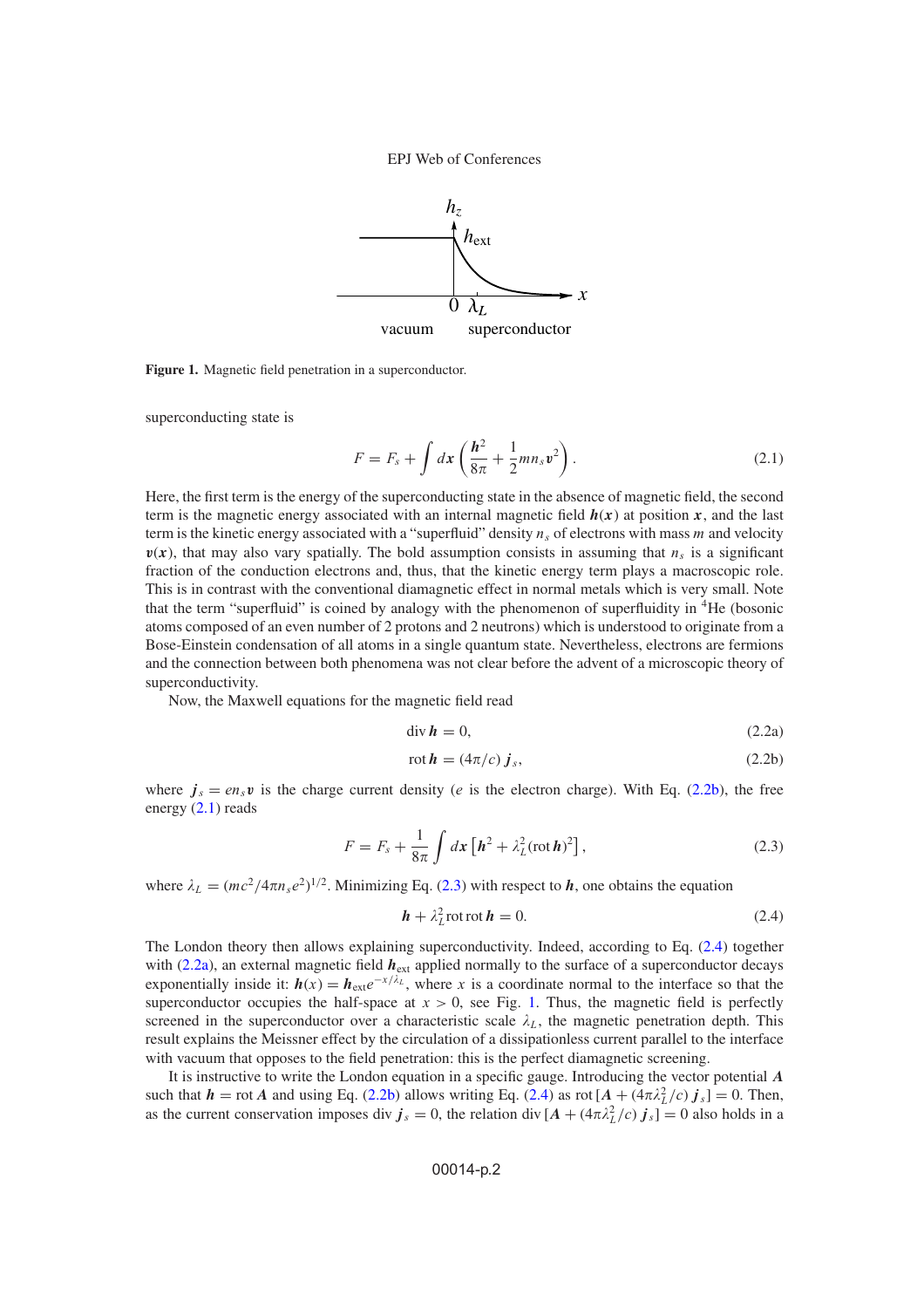gauge in which div  $A = 0$ . Thus, we find:

<span id="page-2-1"></span>
$$
\dot{J}_s = -\frac{n_s e^2}{mc} A \tag{2.5}
$$

in this gauge. This equation is very different from the Ohm's law in metals that reads:

<span id="page-2-0"></span>
$$
j_n = \sigma E = -\frac{\sigma}{c} \frac{\partial A}{\partial t},\tag{2.6}
$$

where  $\sigma$  is the conductivity in normal state.

## **2.2 Ginzburg-Landau theory**

The transition from normal to superconducting state is of the second order. For instance the specific heat has a characteristic jump when the temperature goes across the superconducting critical temperature. This observation led Ginzburg and Landau to generalize the Landau theory for second order phase transitions (see chapter by Toledano) to superconductivity in 1950.

For this, they introduced the Ginzburg-Landau (GL) free energy functional

$$
F[\eta] = F_n + \int dx \left\{ \alpha |\eta(x))|^2 + \frac{\beta}{2} |\eta(x)|^4 + K \left| \left[ -i \nabla - \frac{2e}{\hbar c} A(x) \right] \eta(x) \right|^2 + \frac{\hbar(x)^2}{8\pi} \right\},\qquad(2.7)
$$

where  $F_n$  is the normal-state free energy in absence of magnetic field.  $F[\eta]$  depends on the complex order parameter  $\eta(x) = |\eta(x)|e^{i\theta(x)}$ . The modulus | $\eta$ | measures the density of superfluid electrons  $n_s \propto$  $|\eta|^2$ ; the phase  $\theta$  accounts for the quantum coherence of the superconducting state.  $\eta$  was introduced by similarity with the complex wavefunction in the Schrödinger equation.

The form of Equation  $(2.7)$  is constrained by symmetry arguments: It is chosen so that it remains invariant under an arbitrary, constant phase multiplication:  $\eta(x) \to e^{i\theta_0} \eta(x)$ . This is the global  $U(1)$ gauge symmetry.<sup>1</sup> Moreover, the spatial symmetries in cubic crystals determine the isotropic form of the gradient term in Eq.  $(2.7)$ , while K would be a tensor in crystals with a different symmetry. The transition to the superconducting phase is signaled by the change of sign of the coefficient  $\alpha = \alpha_0(T - T_c)/T_c$  at temperatures T below the superconducting critical temperature  $T_c$ . Note also that the coefficient  $\beta$  in front of the quartic term  $\alpha$  | $\eta$ |<sup>4</sup> is positive for the free energy to well behave at large values of | $\eta$ |. Also,  $K > 0$  expresses that a homogenous state with  $\eta = \text{const}$  is favored at zero magnetic field.

Note that a free energy functional that depends on a complex order parameter is common to all superfluid transitions; for instance, an equation similar to  $(2.7)$  is known as the Gross-Pitaevskii equation in the context of the Bose-Einstein condensation.

A specific feature to superconductivity is that Equation  $(2.7)$  contains the effect of the magnetic field both through the magnetic energy term,  $h^2/8\pi$ , and the covariant derivative,  $\nabla - (2ie/\hbar c)A$ , in the gradient term. The later is again introduced by analogy with the Schrödinger equation for charged particles in a magnetic field. The charge 2e that appears there already anticipates the role of electron pairs in the microscopic explanation of superconductivity (see Sec. [3\)](#page-8-0). It cannot be deduced from a phenomenological theory. Then, in addition to the global  $U(1)$  gauge symmetry, Eq. [\(2.7\)](#page-2-0) has also a local (electromagnetic) gauge symmetry: it remains invariant under the simultaneous electromagnetic gauge transformation that leaves the Maxwell equations for *h* invariant:

$$
A \to A + \nabla \chi, \tag{2.8}
$$

where  $\chi(x)$  is an arbitrary scalar field, and

$$
\eta \to \eta \exp(2ie\chi/\hbar c). \tag{2.9}
$$

<sup>&</sup>lt;sup>1</sup>  $U(1)$  is the group of complex numbers  $e^{i\theta_0}$  ( $\theta_0$  real), with unity modulus.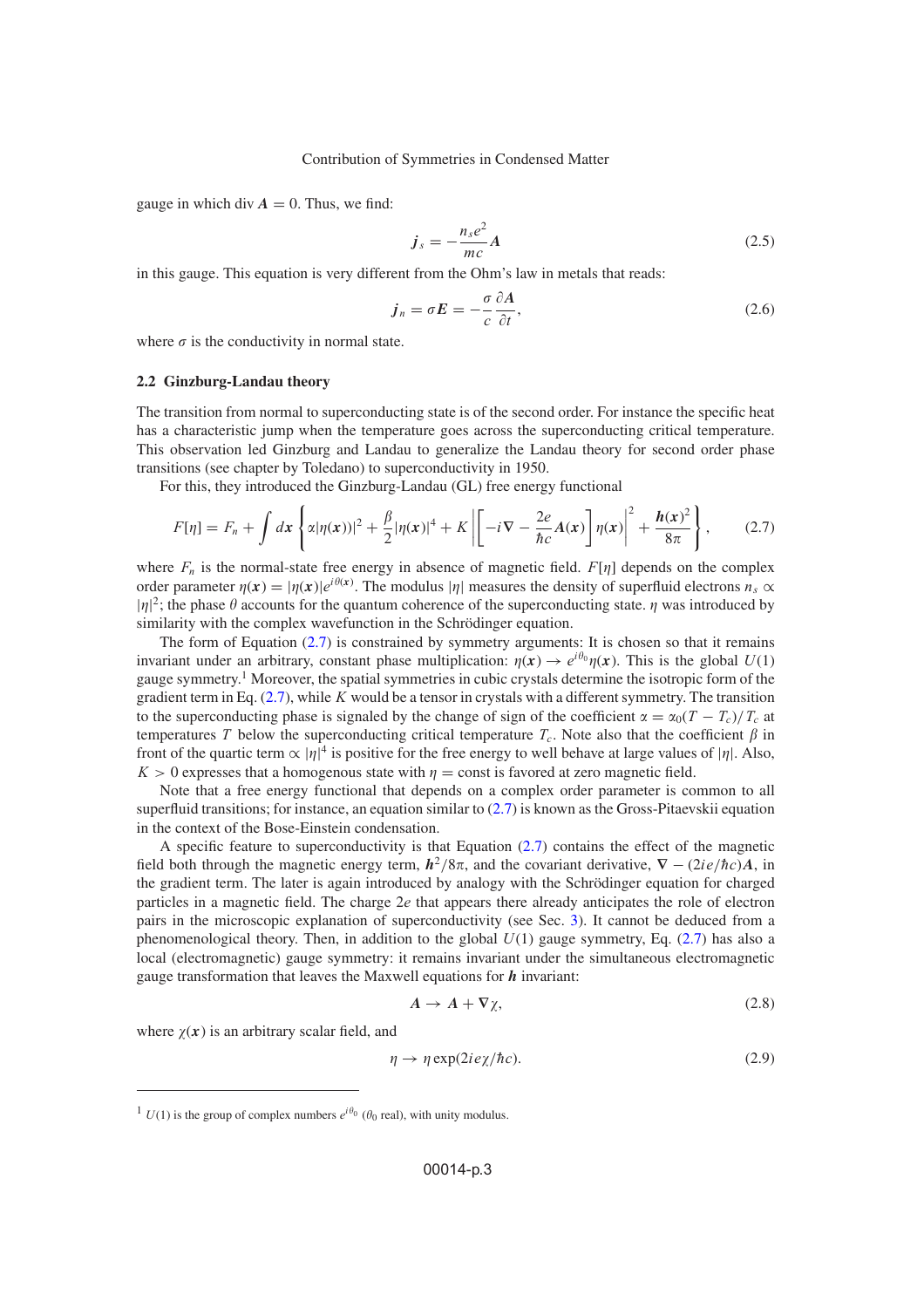The consequences of the coupling between the superconducting order parameter and the local magnetic field will be examined in Sec. [2.3.](#page-3-0)

Finally, Equation [\(2.7\)](#page-2-0) is invariant under time reversal symmetry, with  $A \to -A$  and  $\eta \to \eta^*$ <sup>2</sup>.

Equation  $(2.7)$  is a lowest order expansion of the free energy up to quadratic terms in the gradient expansion and the magnetic field, and quartic terms in  $|\eta|$ . Such an expansion has been justified soon after the microscopic theory of superconductivity – it is valid at temperatures close to  $T_c$  and at small magnetic fields.

<span id="page-3-1"></span>The order parameter that extremizes the free energy [\(2.7\)](#page-2-0) is determined by the equation  $\delta F/\delta \eta^* = 0$ , that is,

$$
\alpha \eta + \beta |\eta|^2 \eta - K \left( \nabla - \frac{2ie}{\hbar c} A \right)^2 \eta = 0. \tag{2.10}
$$

Equation  $(2.10)$  is similar to the Schrödinger equation for a particle with charge 2e, and it also includes a nonlinear (cubic) term. In the absence of magnetic field, the solution at  $T > T_c$  ( $\alpha > 0$ ) is  $\eta_0 = 0$ . Thus, it trivially remains invariant under all symmetries in the system. At  $T < T_c$  ( $\alpha < 0$ ), this solution corresponds to a maximum of the free energy and it is unstable. Instead, the stable solution is  $\eta_0 = |\eta_0|e^{i\theta}$ , with  $|\eta_0|^2 = -\alpha/\beta$  and a given phase  $\theta$ . Thus it is not invariant under constant phase multiplication: the global  $U(1)$  gauge symmetry is broken in the superconducting state.

We can now calculate the energy per unit volume gained in superconducting state (the condensation energy). At  $T > T_c$  and  $\eta = 0$ , Eq. [\(2.7\)](#page-2-0) reduces to  $F_n$ . At  $T < T_c$ , the solution for  $\eta$  is inserted in Eq. [\(2.7\)](#page-2-0) and one gets  $F_s = F_n - \alpha^2/2\beta$ . This results in a jump in the specific heat  $C = -T(\partial^2 F/\partial T^2)$ at  $T_c$ :  $\Delta C \equiv C_s - C_n = \alpha_0^2 / \beta T_c$  as expected for a second order phase transition.

Another consequence of Eq.  $(2.10)$  is that spatial inhomogeneities in the order parameter are Ahother consequence of Eq. (2.10) is that spatial inhomogeneities in the order parameter are suppressed on a length  $\zeta(T) = \sqrt{K/|\alpha|}$ , which is called the superconducting coherence length. Note that  $\zeta(T) \propto |T_c - T|^{-1/2}$  diverges at the transition.

Let us mention that generalized GL functionals where the coefficients  $K$  and  $\beta$  have negative signs, and higher order terms  $\propto |\eta|^6$ ,  $|\nabla^2 \eta|^2$ , and  $|\eta|^2 |\nabla \eta|^2$  are added to Eq. [\(2.7\)](#page-2-0), have also been proposed [\[6\]](#page-23-4). In the first case, the transition from normal to superconducting state changes from the second to the first order; the second case signals an instability toward a spontaneously modulated superconducting state, known as the Fulde-Ferrell-Larkin-Ovchinnikov state.

## <span id="page-3-0"></span>**2.3 Response to an electromagnetic field**

The GL free energy also describes the coupling between the superconducting order parameter and the magnetic field. The Maxwell equation is obtained from the condition  $\delta F/\delta A = 0$ , which yields:

$$
-\frac{2eK}{\hbar c} \left[ \eta^* \left( -i \nabla - \frac{2e}{\hbar c} A \right) \eta + \text{c.c.} \right] + \frac{1}{4\pi} \text{rot rot } A = 0. \tag{2.11}
$$

Equation [\(2.11\)](#page-3-2) can be presented equivalently in the form [\(2.2b\)](#page-1-0), with the superfluid current density

$$
j_s = -\frac{2ieK}{\hbar}(\eta^* \nabla \eta - \eta \nabla \eta^*) - \frac{8e^2 K}{\hbar^2 c} |\eta|^2 A.
$$
 (2.12)

Introducing  $\eta = |\eta|e^{i\theta}$ , we express Eq. [\(2.12\)](#page-3-3) as:

<span id="page-3-4"></span><span id="page-3-3"></span><span id="page-3-2"></span>
$$
\dot{\boldsymbol{J}}_{s} = \frac{4eK}{\hbar} |\eta|^{2} \left( \nabla \theta - \frac{2e}{\hbar c} \boldsymbol{A} \right). \tag{2.13}
$$

<sup>&</sup>lt;sup>2</sup> The latter transformation can also be inferred by analogy with the time-reversed wavefunction  $\psi(-t) = \psi(t)^*$  in the Schrödinger equation  $i\hbar \partial_t \psi(t) = \mathcal{H}\psi(t)$  with Hamiltonian  $\mathcal{H}$ .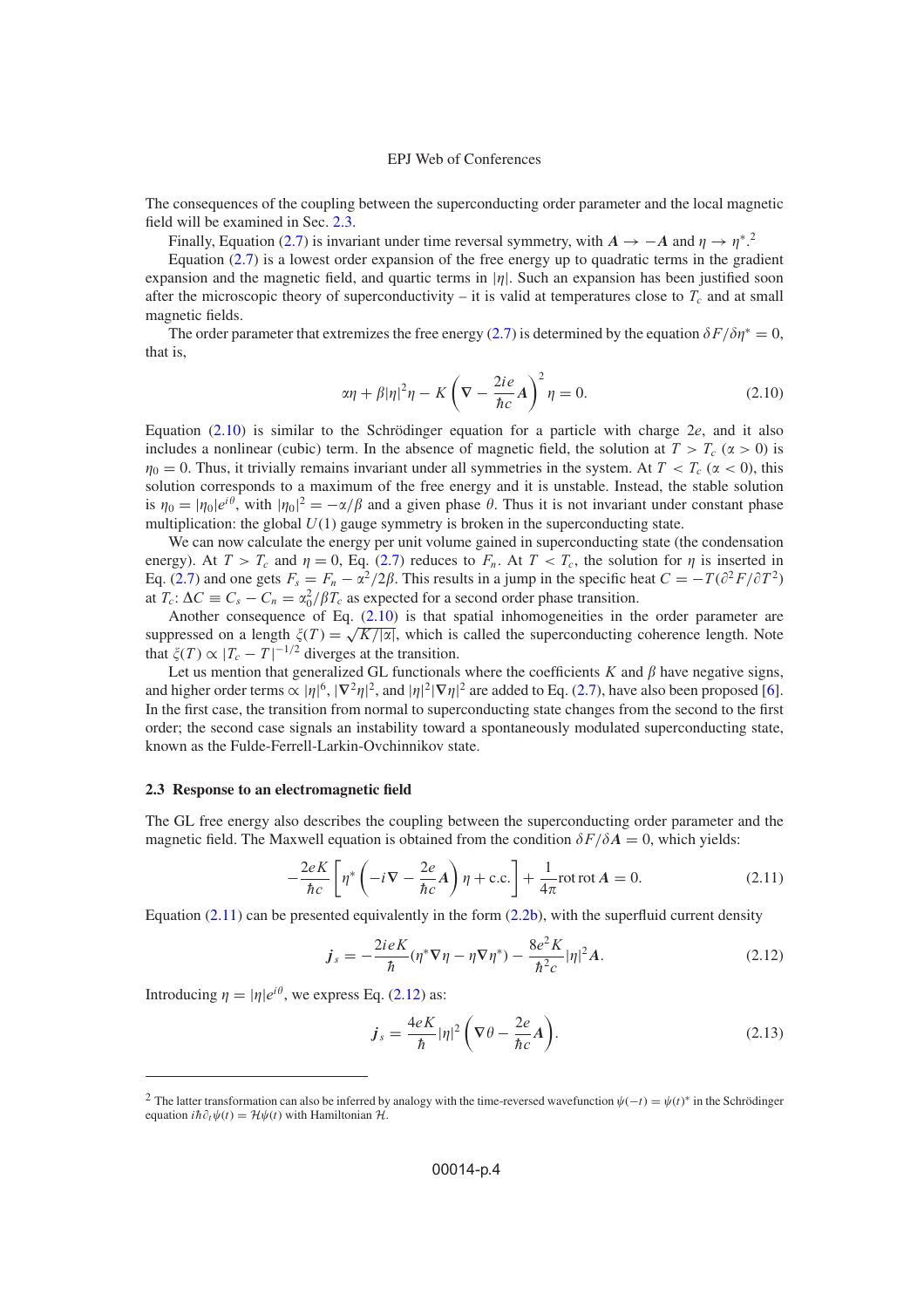

<span id="page-4-0"></span>**Figure 2.** Superconducting ring geometry.

Solving Eq. [\(2.10\)](#page-3-1) at small magnetic field is done most conveniently in the gauge with div  $A = 0$ by separating  $\eta$  into its modulus and phase. It is straightforward to show that corrections to the solution  $\eta_0$  only appear at second order in *A*. Thus Eq. [\(2.13\)](#page-3-4) simplifies into the London equation [\(2.5\)](#page-2-1) in this regime. Thereby it demonstrates that the Meissner effect and zero resistance state are also described by the GL theory. Moreover, the comparison of both equations allows relating the penetration depth to the parameters of the GL functional:  $\lambda_L = (\hbar^2 c^2 \beta / 32\pi e^2 |\alpha| K)^{1/2}$ . Thus,  $\lambda_L(T) \propto (T_c - T)^{-1/2}$  like the coherence length. In particular, the ratio

$$
\kappa \equiv \frac{\lambda}{\xi} = \frac{\hbar c}{2|e|K} \sqrt{\frac{\beta}{8\pi}}
$$
\n(2.14)

is temperature independent. It is called the GL parameter and it compares the characteristic scales for spatial variations of the magnetic field and order parameter, respectively.

The GL theory not only allows retrieving the London theory and its physical implications, but it can also predict new phenomena. For instance, let us consider a superconducting ring with a width  $w$  larger than  $\lambda_L$  (see Fig. [2\)](#page-4-0) so that the magnetic field is completely expelled from the region deep inside, cf. Sec. [2.1.](#page-0-1) Thus, there is a contour  $\mathcal C$  along the ring where the current [\(2.13\)](#page-3-4) vanishes, and

$$
0 = \oint_{\mathcal{C}} d\ell \cdot \mathbf{j}_s = \frac{4eK}{\hbar} |\eta_0|^2 \left( \Delta \theta - \frac{2e}{\hbar c} \Phi \right). \tag{2.15}
$$

Here,  $\Delta\theta$  is the amount by which the phase changes when position varies along the ring back to the initial point;  $\Phi = \oint_C d\ell \cdot \vec{A} = \iint dS \cdot \vec{h}$  is the magnetic flux piercing the ring. As the order parameter should be single-valued, the relation  $\Delta \theta = 2n\pi$ , with integer n, must hold. Thus the ring encloses an integer number of superconducting flux quanta,

$$
\Phi = n\Phi_0,\tag{2.16}
$$

where  $\Phi_0 = hc/(2|e|)$  is a combination of fundamental constants. Simultaneously, an equilibrium persistent current flows along the ring.

Another achievement of the GL theory is that it explains the existence of two kinds of superconductors. In type-I superconductors with  $\kappa < 1/\sqrt{2}$ , the transition from normal to superconducting state at finite magnetic field is of the first order. It occurs at a critical field  $H_c$  when the condensation energy in Meissner state,  $-\alpha^2/2\beta$ , and the magnetic energy in normal state,  $-H_c^2/8\pi$ ,<sup>3</sup>

 $3$  Finding thermodynamic potentials in magnetic substances is a subtle issue. Indeed, the free energy  $(2.7)$  should be used at fixed temperature and internal field *h*. However, the latter condition is impracticable. In experiments, the magnetic field is rather created by the circulation of a current in external coils surrounding the sample, which controls the external magnetic field *h*ext. For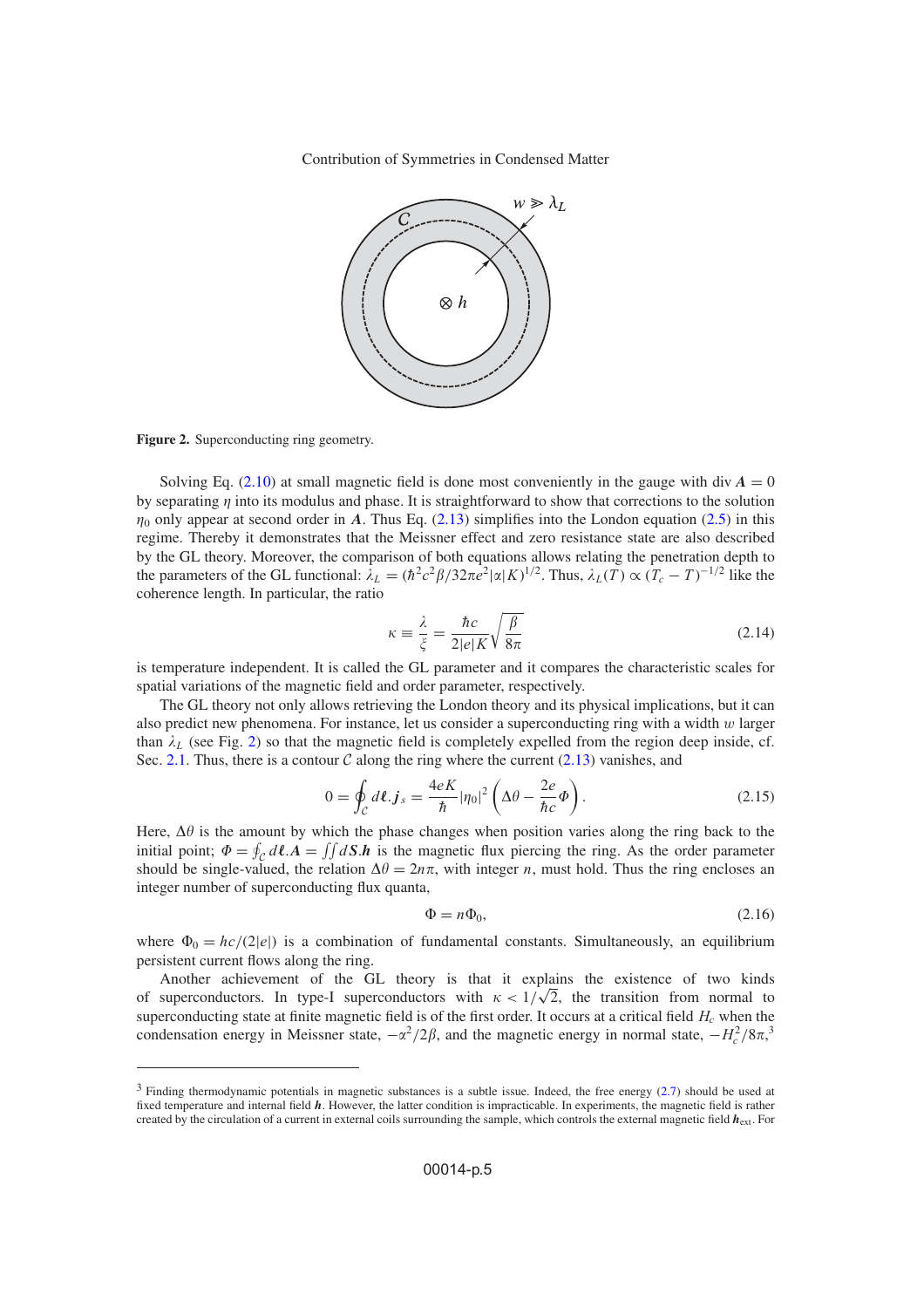equal each other. That is,

$$
H_c = \left(\frac{4\pi\alpha_0^2}{\beta T_c^2}\right)^{1/2} (T_c - T).
$$
 (2.17)

On the other hand, type-II superconductors with  $\kappa > 1/$ 2 are characterized by two superconducting states: a Meissner state at low field  $H < H<sub>c1</sub>$  ( $H<sub>c1</sub>$  is the lower critical field) and a mixed state at intermediate fields  $H_{c1} < H < H_{c2}$  ( $H_{c2}$  is the upper critical field) where the magnetic field penetrates partially inside the superconductor in the form of vortex lines. The normal-to-superconducting phase transition at  $H_{c2}$  is of the second order. To determine  $H_{c2}(T)$ , we look for a solution of Eq. [\(2.10\)](#page-3-1) with  $\eta \to 0$ , thus neglecting the cubic term. As the magnetic field  $h = H_{c2} \hat{z}$  can be described with a vector potential  $A = H_{c2}x\hat{y}$ , an order parameter that depends on x only can be sought, with Eq. [\(2.10\)](#page-3-1) reading

$$
-K\frac{\partial^2 \eta}{\partial x^2} + K\left(\frac{2eH_{c2}}{\hbar c}\right)^2 x^2 \eta = -\alpha \eta.
$$
 (2.18)

Equation  $(2.18)$  looks like the Schrödinger equation for an harmonic oscillator.<sup>4</sup> With this analogy, we deduce that the highest field at which superconductivity exists is

<span id="page-5-0"></span>
$$
H_{c2} = \frac{\hbar c}{2|e|} \frac{\alpha_0}{KT_c} (T_c - T)
$$
\n(2.19)

(it corresponds to  $n = 0$  in footnote [4\)](#page-5-0). That is,

$$
H_{c2} = H_c \kappa \sqrt{2},\tag{2.20}
$$

which is indeed larger than  $H_c$  in type-II superconductors.<sup>5</sup>

In the mixed state, each vortex line has a normal vortex core with radius ∼ . As the upper critical field also reads:  $H_{c2} = \Phi_0/(2\pi \xi^2)$ , it means that superconductivity is destroyed when the cores overlap each other. The cores are surrounded by a supercurrent so that the vortices carry precisely one flux quantum, for similar reasons as the ones explained for the flux quantization in superconducting rings. The lines arrange according to a vortex lattice: the Abrikosov lattice, and translational symmetry gets broken! While the lattice has hexagonal symmetry close to  $H_{c1}$ , it may get distorted at intermediate fields up to  $H_c$  in non-cubic systems, when the gradient term in the GL free energy [\(2.7\)](#page-2-0) is not isotropic. Several techniques have been used to determine the symmetry of the vortex lattice and relate it with the anisotropies in the system (decoration with magnetic particles, neutron scattering) [\[8\]](#page-23-5).

**Higgs-Anderson mechanism.** Let us mention another symmetry-related aspect of the GL theory. At temperatures well below the critical temperature, the modulus of the order parameter is fixed and the free energy  $(2.7)$  reduces to:

<span id="page-5-1"></span>
$$
F[\theta, A] = F_s + \int dx \left[ \frac{\hbar^2 n_s}{8m} (\nabla \theta - \frac{2e}{\hbar c} A)^2 + \frac{1}{8\pi} (\text{rot } A)^2 \right].
$$
 (2.21)

<sup>4</sup> This equation reads:

$$
-\frac{\hbar^2}{2m}\frac{\partial^2 \psi}{\partial x^2} + \frac{1}{2}m\omega^2 x^2 \psi(x) = E\psi(x),
$$

a cylindrical geometry with external magnetic field applied along the cylinder axis  $\hat{z}$ , the relevant free energy is obtained after a Legendre transformation,  $\tilde{F} = F - \int dx (h_{ext} \cdot h/4\pi)$  (see Ref. [\[7\]](#page-23-6) for details). In the normal state, one then inserts  $h_{ext} = h = H_c \hat{z}$ in the expression for the free energy and obtains the result for the magnetic energy given above. Instead,  $h = 0$  in the Meissner state and such a term does not appear.

where m is the particle's mass and  $\omega/2\pi$  is the oscillator's frequency. The eigenenergies of this equation are  $E_n = (n + 1/2)\hbar\omega$ at integer  $n \geq 0$ 

S We also mention without derivation that  $H_{c1} = H_c(\ln \kappa / \kappa \sqrt{2}) < H_c$  at large  $\kappa$ , while  $H_{c1} = H_c = H_{c2}$  at  $\kappa = 1/\sqrt{2}$ .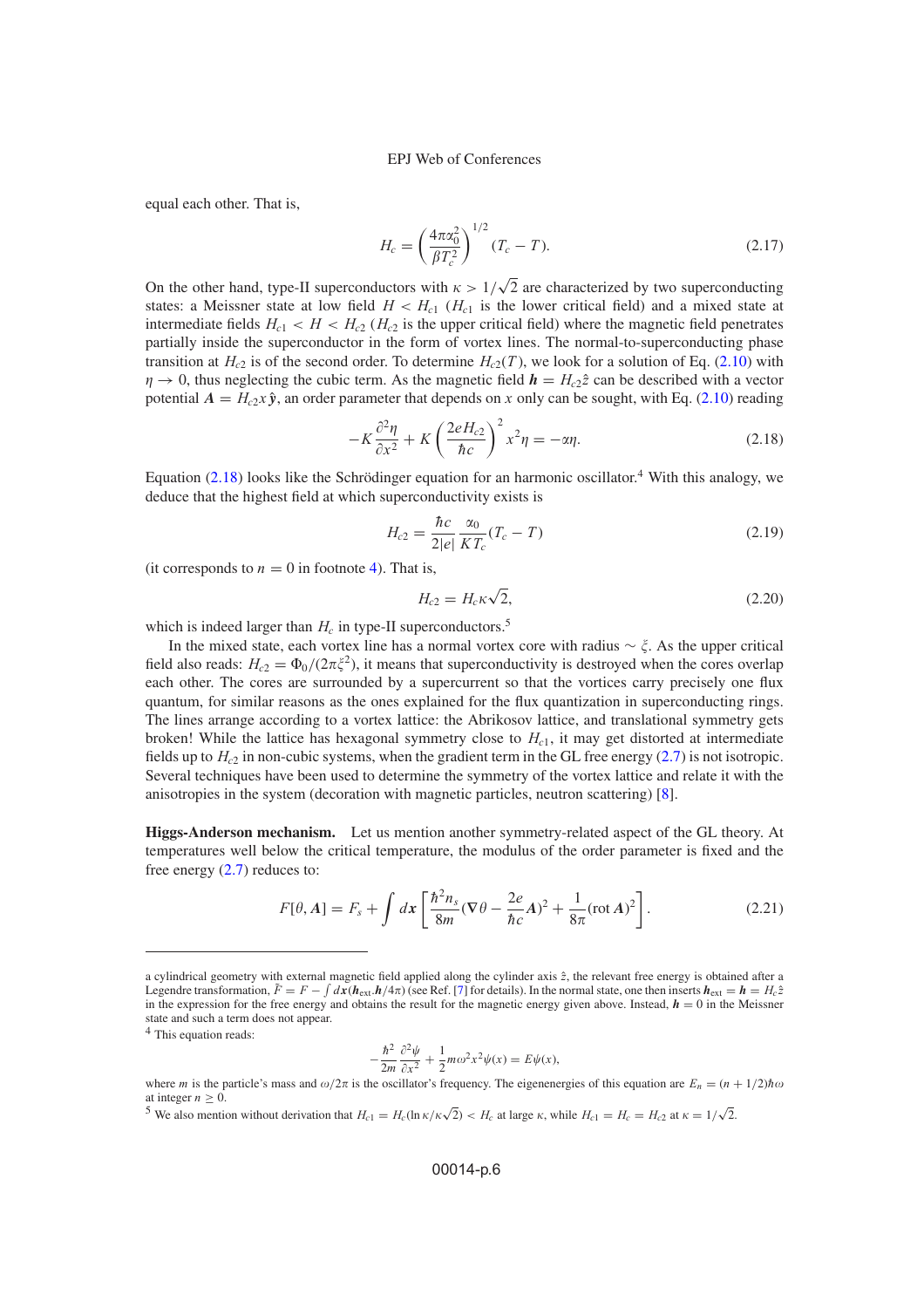Here,  $F_s$  is the free energy in a uniform superconducting state in the absence of magnetic field, while the other terms originate from the variations of the phase of the order parameter and the vector potential. If the order parameter did not couple to the electromagnetic field, the free energy would only retain a term  $F_{\text{kin}} \propto \int dx (\nabla \theta)^2$  or, equivalently in Fourier space,  $F_{\text{kin}} \propto \sum_q q^2 |\theta_q|^2$ . Such a term vanishes in the long-wavelength limit,  $q \rightarrow 0$ . This is characteristic of the Goldstone soft mode that manifests in second order phase transitions and states that smooth variations of the order parameter cost little energy. Actually, this kinetic term is at the origin of the superfluidity: for instance, it is sufficient to describe the properties of superfluid 4He. However, in the superconducting case, the order parameter is related with the electrons that carry a charge, thus it also couples to *A*. Then, let us derive from Eq. [\(2.21\)](#page-5-1) a free energy that only depends on *A*, so that

<span id="page-6-0"></span>
$$
e^{-F[A]/k_BT} = \int \mathcal{D}\theta e^{-F[\theta, A]/k_BT}
$$
\n(2.22)

Here,  $\mathcal{D}\theta$  is a normalized measure of integration performed on all the realizations of the function  $\theta(x)$ . In Fourier space, we introduce longitudinal and transversal components of  $A<sub>q</sub>$ , with respect to  $q$ :

$$
A_q = A_q^{\parallel} + A_q^{\perp}, \tag{2.23}
$$

so that

$$
A_q^{\parallel} = \frac{(q.A_q)q}{q^2} \quad \text{and} \quad A_q^{\perp} = A_q - \frac{(q.A_q)q}{q^2}.
$$
 (2.24)

Then, Eq.  $(2.21)$  can be expressed as

$$
F = F_s + \sum_{q} \left[ \frac{\hbar^2 n_s}{8m} \left( i q \theta_q - \frac{2e}{\hbar c} A_q \right) \cdot \left( -i q \theta_{-q} - \frac{2e}{\hbar c} A_{-q} \right) + \frac{1}{8\pi} (i q \times A_q) \cdot (-i q \times A_{-q}) \right]
$$
  
=  $F_s + \sum_{q} \left[ \frac{\hbar^2 n_s q^2}{8m} \tilde{\theta}_q \tilde{\theta}_{-q} + \frac{n_s e^2}{2mc^2} \left( A_q \cdot A_{-q} - \frac{1}{q^2} (q \cdot A_q) \cdot (q \cdot A_{-q}) \right) + \frac{1}{8\pi} (q \times A_q^{\perp}) \cdot (q \times A_{-q}^{\perp}) \right],$  (2.25)

with  $\bar{\theta}_q = \theta_q + (2ei/\hbar c q^2)q.A_q$ . The Gaussian integration over  $\theta_q$  in Eq. [\(2.22\)](#page-6-0) is now readily performed. The resulting free energy is

<span id="page-6-1"></span>
$$
F[A] = F_s + \frac{1}{8\pi} \sum_{q} \left( q^2 + \frac{1}{\lambda_L^2} \right) A_q^{\perp} A_{-q}^{\perp}.
$$
 (2.26)

Equation  $(2.26)$  is yet another way to write the London free energy  $(2.1)$ . It has the advantage to be an electromagnetic-gauge invariant function of the vector potential. The term  $\propto q^2$  corresponds to the usual magnetic energy, while the second term exists only in the superconducting state. In vacuum, the first term corresponds to photons with energy  $E = qc$ . A way to interpret the second term in Eq. [\(2.26\)](#page-6-1) is to state that photons have acquired a mass, like in the Einstein equation for massive particles  $E^2 = q^2c^2 + m^2c^4$ . This mechanism of mass generation by "exhaustion" of the Goldstone mode  $\theta$  was noticed by several researchers, in particular by Anderson in 1958 and Higgs in 1964. Its most important application was in the field of particle physics where it is now the most commonly believed scenario to explain the mass of quarks and leptons. Indeed, the electroweak theory by Salam and Weinberg corresponds to fundamental particles with zero mass, that are described by gauge fields analogous to *A*. Then, it was postulated that such particles couple to a bosonic field (the Higgs field) with a Goldstone mode, like the phase of the superconducting order parameter  $\eta$ , the exhaustion of which leads to the mass generation of leptons. The observation of the Higgs boson is one of the main goals of modern research in particle physics.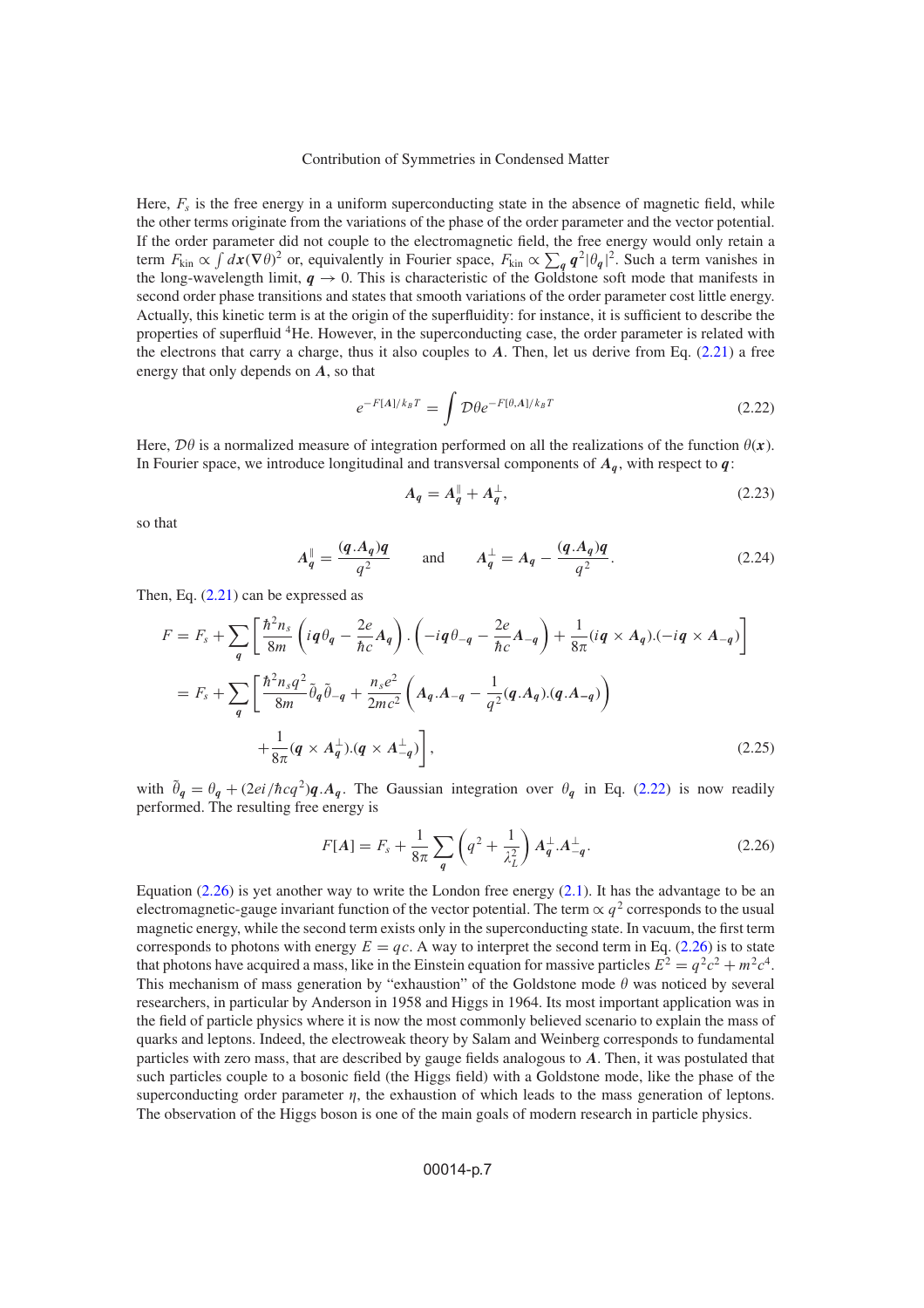#### <span id="page-7-3"></span>**2.4 Josephson effect – measuring the phase of the order parameter**

We already mentioned that order parameters with the same amplitude but different phases correspond to different superconducting states. Actually, the phase of the order parameter is (in some sense) a measurable quantity as we explain now. Indeed, let us consider two superconductors separated by a thin insulating barrier, each of them filling a half-space. In the normal state, quantum mechanics allows electrons getting through the barrier by the tunnel effect. Thus, it is also reasonable to assume that the order parameters in each superconductor get coupled. That is, the free energy describing the whole system,

$$
F = F_1 + F_2 + F_{12},\tag{2.27}
$$

where

$$
F_i = F_{ni} + \int_{V_i} dx \left[ \alpha_i |\eta_i|^2 + \frac{\beta_i}{2} |\eta_i|^4 + K_i |\nabla \eta_i|^2 \right]
$$
 (2.28)

are the free energies (at zero magnetic field) for each superconductor filling volume  $V_i$  ( $i = 1, 2$ ) and with order parameter  $\eta_i$ , also contains a boundary energy term,

<span id="page-7-4"></span>
$$
F_{12} = \gamma \int dx [\eta_1^* \eta_2 + \eta_2^* \eta_1] \delta(x), \qquad (2.29)
$$

that fulfills the required global  $U(1)$  gauge symmetry, with  $\eta_i \to \eta_i e^{i\theta_0}$ , as well.

Minimizing the total free energy with respect to  $\eta_1^*$  and  $\eta_2^*$ , we find that the orders parameters obey the GL equations [\(2.10\)](#page-3-1) inside each superconductor and

<span id="page-7-0"></span>
$$
K_1 \left. \frac{\partial \eta_1}{\partial x} \right|_{x=0} = -\gamma \eta_2(0),\tag{2.30a}
$$

$$
K_2 \left. \frac{\partial \eta_2}{\partial x} \right|_{x=0} = \gamma \eta_1(0), \tag{2.30b}
$$

at their interface ( $x = 0$ ). We further assume that  $\gamma$  is small so that, inside each superconductor, the order parameter is approximately constant and of the form  $\eta_i = |\eta_i|e^{i\theta_i}$ . The current flowing through the interface is then evaluated at  $x \to 0^-$  in the first order in  $\gamma$  by inserting Eq. [\(2.30a\)](#page-7-0) into [\(2.12\)](#page-3-3). As a result, we find the "first" Josephson relation

<span id="page-7-2"></span>
$$
I = I_c \sin \theta,\tag{2.31}
$$

where  $\theta = \theta_1 - \theta_2$  is the phase difference. That is, the junction between two superconductors can sustain a dissipationless DC current with maximal amplitude

$$
I_c = (4e/\hbar)\gamma S|\eta_1||\eta_2|,\tag{2.32}
$$

where S is the junction area. Such a device is called a Josephson junction and  $I_c$  is its critical current. Measuring the current in the dissipationless regime is then analogous to measuring the superconducting phase difference.

The discussion can be extended to the case of voltage biased junctions by invoking the electromagnetic gauge invariance. Indeed, we already mentioned that the gauge transformation  $A \rightarrow$  $A + \nabla \chi$  should be supplemented with  $\eta \to \eta \exp(2ie\gamma/\hbar c)$  so that the GL functional remains invariant. Simultaneously, the electric potential should be transformed according to  $V \to V - (1/c)\partial \chi/\partial t$ . Thus, the phase difference and bias voltage are related by the "second" Josephson relation:

<span id="page-7-1"></span>
$$
\frac{\partial \theta}{\partial t} = \frac{2eV}{\hbar}.\tag{2.33}
$$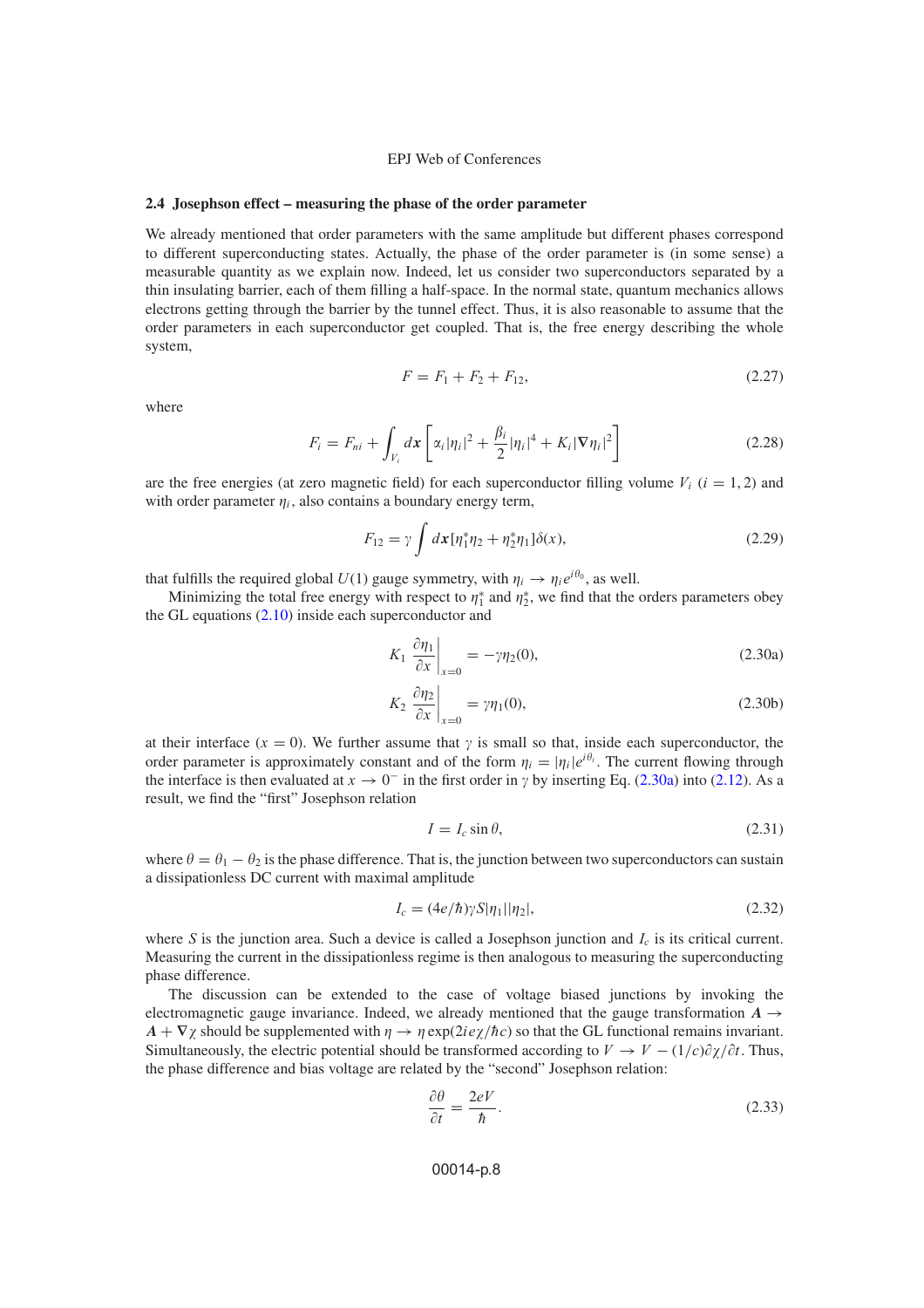We solve Eq.  $(2.33)$  for the phase at fixed voltage, insert the result into Eq.  $(2.31)$ , and find that the current through a voltage-biased Josephson junction oscillates like

$$
I = I_c \sin\left(\frac{2eVt}{\hbar}\right). \tag{2.34}
$$

This is called the AC Josephson effect.

The predictions of both the DC and AC Josephson effects, as well as the microscopic theory of these effects, were done by Josephson in 1962.

## <span id="page-8-0"></span>**3. MICROSCOPIC THEORY – CONVENTIONAL AND UNCONVENTIONAL SUPERCONDUCTIVITY**

In this Section, we introduce the basics of the microscopic theory of superconductivity that allow giving a deeper meaning to the superconducting order parameter. Consequently, it is possible to discuss more complex scenarios for symmetry breaking that can take place at the superconducting transition. Conventional superconductors – with only  $U(1)$  gauge symmetry breaking – and unconventional superconductors – with additional symmetry breaking – are contrasted, and their distinct physical properties are discussed.

Such theories based on symmetry arguments had been primarily developed to account for the properties of superfluid Helium 3 [\[9\]](#page-23-7). They have been crucial in understanding several properties of the heavy-fermion, organics and high-temperature superconductors discovered since the late 70's, in strong contrast with those known in usual superconductors, even if the precise microscopic theory of superconductivity in these systems remains elusive.

## <span id="page-8-2"></span>**3.1 Cooper instability in isotropic Fermi liquid**

We will now show from a very simplified model that a metal is unstable in the presence of a weak attractive interaction between the electrons. This so-called Cooper instability was the first step toward the microscopic theory of superconductivity formulated by Bardeen, Cooper, and Schrieffer (BCS) in 1957.

In the absence of interaction, a metal is most simply described with an isotropic Fermi gas model. In this model, an electron with momentum *k* has a kinetic energy  $\varepsilon_k = \hbar^2 k^2 / 2m$  where  $k = |k|$  is the modulus of  $k$  and  $m$  is the electron's mass. In the ground state, the electronic states with energy below the Fermi energy are doubly occupied with electrons of opposite spins, while the states above the Fermi level are empty. The ground state is also called the Fermi sea.

We now assume that two electrons at positions  $x_1$  and  $x_2$  interact through a potential  $V(x_1, x_2) =$  $V(|x_1 - x_2|)$  that only depends on their relative distance. To demonstrate the Cooper instability, we consider a variational wavefunction  $\psi_{\sigma_1\sigma_2}(x_1, x_2)$  for two electrons with spins  $\sigma_1$  and  $\sigma_2$  along the spin quantization axis and residing above the Fermi sea. The energy  $E$  of this state, counted from the Fermi energy  $\epsilon_F$ , is obtained by solving the Schrödinger equation

<span id="page-8-1"></span>
$$
\left[ -\frac{\hbar^2}{2m} (\nabla_1^2 + \nabla_2^2) - 2\varepsilon_F + V(x_1, x_2) \right] \psi_{\sigma_1 \sigma_2}(x_1, x_2) = E \psi_{\sigma_1 \sigma_2}(x_1, x_2).
$$
 (3.1)

As the interaction potential does not depend on the spin, the wavefunction can be sought in a separable form:  $\psi_{\sigma_1 \sigma_2}(x_1, x_2) = \psi(x_1, x_2) \chi_{\sigma_1 \sigma_2}$ .

We look for a solution of Eq.  $(3.1)$  with the electrons' center of motion at rest:

$$
\psi(x_1, x_2) = \psi(x_1 - x_2) = \sum_{k} \psi(k) e^{ik.(x_1 - x_2)}.
$$
\n(3.2)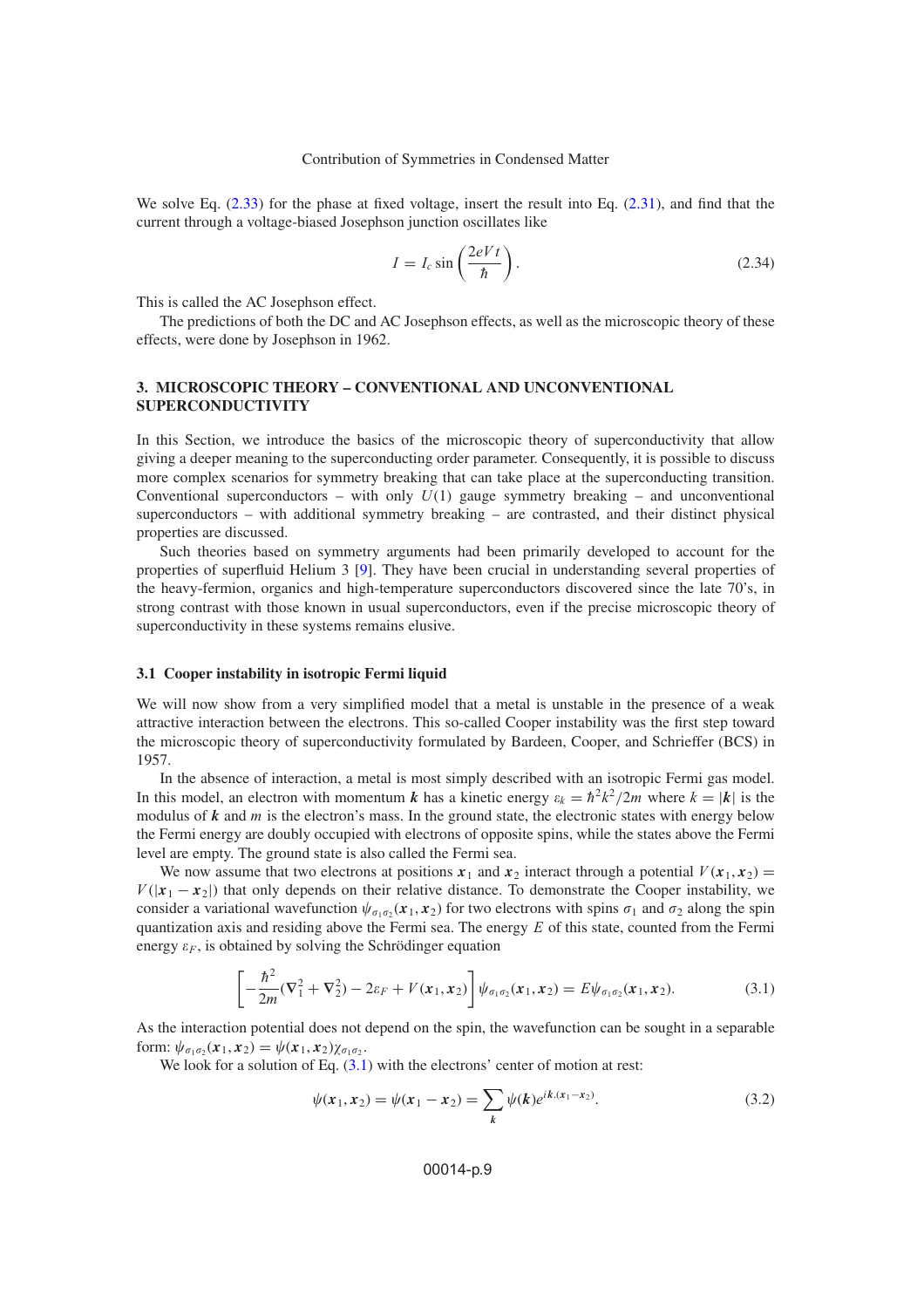<span id="page-9-0"></span>That is, electrons in the pair have opposite momenta  $k_1 = -k_2 \equiv k$ . As they live above the Fermi surface, the sum is restricted to  $|k| > k_F$ , where  $k_F$  is the Fermi momentum  $(\varepsilon_F = \hbar^2 k_F^2 / 2m)$ . We also define

$$
V_{k_1k_2} = \int dx e^{i(k_1 - k_2)x} V(|x|).
$$
 (3.3)

<span id="page-9-1"></span>Then, Eq.  $(3.1)$  yields

$$
(2\xi_{k_1} - E)\psi(\mathbf{k}_1) + \sum_{\mathbf{k}_2} V_{\mathbf{k}_1 \mathbf{k}_2} \psi(\mathbf{k}_2) = 0, \tag{3.4}
$$

where  $\xi_k = \varepsilon_k - \varepsilon_F$ .

Now we note that, according to Eq. [\(3.3\)](#page-9-0),  $V_{k_1k_2}$  only depends on  $|k_1 - k_2| = (k_1^2 + k_2^2 - k_1^2)$  $2k_1k_2 \cos \theta$ <sup>1/2</sup>, that is on  $k_1$ ,  $k_2$  and the relative angle  $\theta$  between the directions  $\hat{k}_1$  and  $\hat{k}_2$  of  $k_1$  and  $k<sub>2</sub>$ . Therefore it can be decomposed into the following form:

<span id="page-9-4"></span>
$$
V_{k_1k_2} = \sum_{l=0}^{\infty} (2l+1)V_l(k_1, k_2)P_l(\cos \theta),
$$
\n(3.5)

where  $P_l(\cos \theta)$  are the Legendre polynomials.

<span id="page-9-5"></span>We look for a solution of Eq. [\(3.4\)](#page-9-1) in the form  $\psi(k) = \phi_l(k)Y_{lm}(\hat{k})$ , where  $Y_{lm}(\hat{k})$  are the spherical harmonics for a given angular momentum  $l$  and a projection  $m$  along the quantization axis. Using the identity

<span id="page-9-2"></span>
$$
P_l(\cos\theta) = \frac{4\pi}{2l+1} \sum_{m=-l}^{l} Y_{lm}(\hat{k}_2)^* Y_{lm}(\hat{k}_1)
$$
 (3.6)

and the relation  $\int d\Omega_k Y_{lm}(\hat{k})^* Y_{l'm'}(\hat{k}) = \delta_{ll'} \delta_{mm'}$ , <sup>6</sup> we transform Eq. [\(3.4\)](#page-9-1) into

$$
(2\xi_{k_1} - E) \phi_l(k_1) = -\frac{1}{2\pi^2} \int_{k_F}^{\infty} dk_2 k_2^2 V_l(k_1, k_2) \phi_l(k_2).
$$
 (3.7)

In general, the detailed behavior of the interaction potential is determined by many contributions including electron-electron and electron-phonon interactions. As a very crude simplification, we assume that the electrons interact attractively with a constant interaction, in the channel with orbital momentum l, and in an energy bandwidth  $2\hbar \Omega$ :

$$
V_l(k_1, k_2) = \begin{cases} -|V_l| & \text{at } |\xi_{k_1}|, |\xi_{k_2}| < \hbar \Omega, \\ 0 & \text{otherwise.} \end{cases}
$$
 (3.8)

<span id="page-9-3"></span>Assuming  $\hbar \Omega \ll \varepsilon_F$ , we can linearize the electron spectrum in vicinity of the Fermi level and, then, rewrite Eq.  $(3.7)$  as

$$
\phi_l(k_1) = \frac{\nu_0 |V_l|}{(2\xi_{k_1} - E)} \int_0^{\hbar \Omega} d\xi_{k_2} \phi_l(k_2), \tag{3.9}
$$

where  $v_0 = mk_F/(2\pi^2\hbar^2)$  is the electronic density of states per spin at the Fermi level. The wavefunctions can be eliminated from Eq. [\(3.9\)](#page-9-3) after integrating both sides over  $\xi_{k_1}$ . We then obtain the equation determining the eigenenergy of the electron pair in Eq.  $(3.1)$ :

$$
1 = \int_0^{\hbar\Omega} d\xi_k \frac{v_0|V_l|}{(2\xi_k - E)} \approx \frac{v_0|V_l|}{2} \ln\left(\frac{2\hbar\Omega}{-E}\right). \tag{3.10}
$$

<sup>&</sup>lt;sup>6</sup> We also take the continuum limit with  $\sum_{k} \rightarrow \int d\Omega_{\hat{k}} \int k^2 dk / (2\pi)^3$ .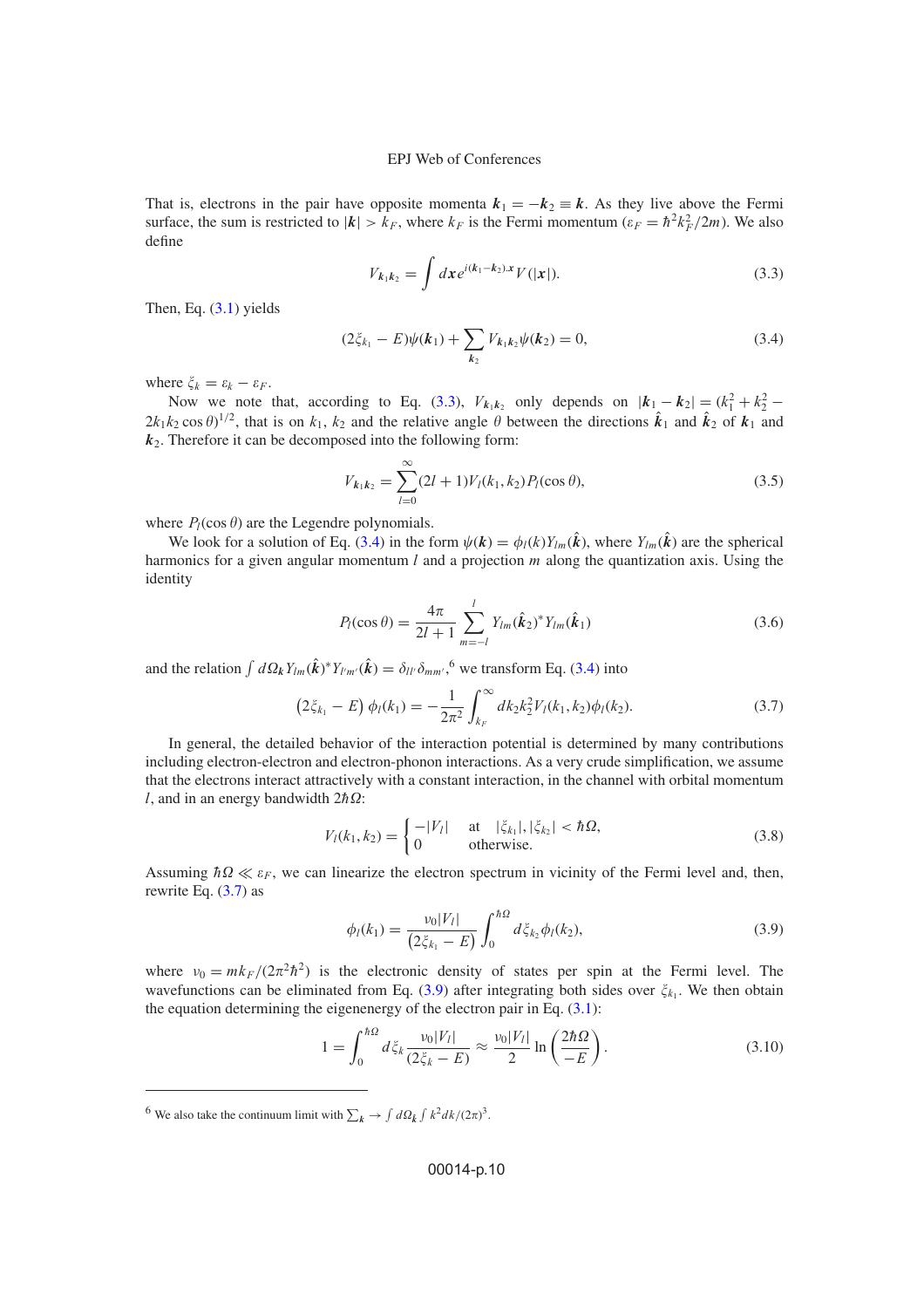It admits a solution with negative energy,

<span id="page-10-0"></span>
$$
E = -2\hbar \Omega \exp\left(-\frac{2}{v_0|V_l|}\right). \tag{3.11}
$$

We discuss the implications of this result below.

Equation [\(3.11\)](#page-10-0) first demonstrates that the Fermi surface in the normal state is unstable. Indeed, we obtained a variational wavefunction composed of two particles taken above the Fermi sea, with negative energy measured from the Fermi level. This is in contradiction with the fact that the Fermi sea was initially assumed to be the ground state. Moreover, we observe that this instability takes place at arbitrarily small value of the attractive potential,  $|V_l|$ , and that the energy E depends non-analytically on  $|V_l|$ . This explains that the theory of superconductivity cannot be elaborated by a standard perturbative approach in the interaction parameter  $V_l$ , even when it is small, as all orders in the perturbation are important for the result.

Nevertheless, this calculation already contains the idea that electron pairs form a bound state (the Cooper pair), with a binding energy  $\Delta \sim |E|$ . While the electrons are fermions, the Cooper pairs are bosons. Thus, they can be subject to a Bose-Einstein condensation, thereby explaining the superfluid properties of the electrons. Both the Cooper pair formation and their Bose-Einstein condensation take place at the same critical temperature, estimated as  $T_c \sim \Delta/k_B$ . Note however that the typical interelectronic distance in metals is of the order of the Fermi wavelength, while the size of the Cooper pairs, roughly estimated as  $\xi \sim \hbar v_F/\Delta$  where  $v_F$  is the Fermi velocity, is typically much larger (10– 100 nm). Thus the pairs strongly overlap. In practice, the theory of superconductivity is not a two-body problem as assumed above, but a many-body problem for the solution of which an advanced quantumstatistical field theory needs being introduced. A hint to such a theory will be given in Sec. [3.4.](#page-15-0)

Assuming that  $T_c$  depends on the interaction parameter like in Eq. [\(3.11\)](#page-10-0), we deduce that only the most attractive channel determines the superconducting properties. Indeed it is unlikely for two critical temperatures in different channels  $l, l'$  to be accidentally close to each other. Note also that at finite  $l \leq 1$ , the Cooper pairs may carry an orbital momentum depending on their spherical harmonic content. Therefore, the superconducting state can display an orbital magnetism under some circumstances. This is only one of the differences between the trivial pairing, at  $l = 0$ , and non-trivial pairings, at  $l \neq 0$ , to be discussed in more details below.

## **3.2 Superconducting order parameter and spin structure of the Cooper pair**

The above calculation justifies introducing the superconducting order parameter as the Cooper pair wavefunction in Fourier space,  $\psi_{\sigma_1\sigma_2}(\hat{k})$ . (Electrons are taken close to the Fermi surface, with fixed  $k \simeq k_F$ .) We now discuss further constraints on the structure of the order parameter, as well as some consequences of it.

The wavefunction is composed of fermionic particles. Thus, it must be antisymmetric under their permutations:  $\psi_{\sigma_2\sigma_1}(-\hat{k}) = -\psi_{\sigma_1\sigma_2}(\hat{k})$ . Within the isotropic model of the previous section, we found that superconductivity takes place in channel *l*, with  $\psi_{\sigma_1 \sigma_2}(\hat{k}) \propto Y_{lm}(\hat{k}) \chi_{\sigma_1 \sigma_2}$ . Thus, we deduce that at even orbital momentum,  $l = 0, 2, \ldots$ , the spin component is odd:  $\chi_{\sigma_1 \sigma_2} = -\chi_{\sigma_2 \sigma_1}$ . For two spin- $\frac{1}{2}$  electrons, this means that  $\chi$  is the spin wavefunction for the singlet state with total spin  $S = 0$ ,  $\chi = |\uparrow \downarrow \rangle > -|\downarrow \uparrow \rangle$ . However, for odd  $l = 1, 3, \ldots$ , the spin component is even; it corresponds to triplet states with total spin S = 1 and projection along the quantization axis  $M = 1, 0$ , or  $-1$ , with  $\chi = |\uparrow \uparrow >, |\uparrow \downarrow > +| \downarrow \uparrow >$ , or  $|\downarrow\downarrow\rangle$ , respectively.

It is convenient to introduce  $2 \times 2$  Pauli matrices

$$
\sigma_0 = \begin{pmatrix} 1 & 0 \\ 0 & 1 \end{pmatrix}, \quad \sigma_x = \begin{pmatrix} 0 & 1 \\ 1 & 0 \end{pmatrix}, \quad \sigma_y = \begin{pmatrix} 0 & -i \\ i & 0 \end{pmatrix}, \quad \text{and} \quad \sigma_z = \begin{pmatrix} 1 & 0 \\ 0 & -1 \end{pmatrix}, \tag{3.12}
$$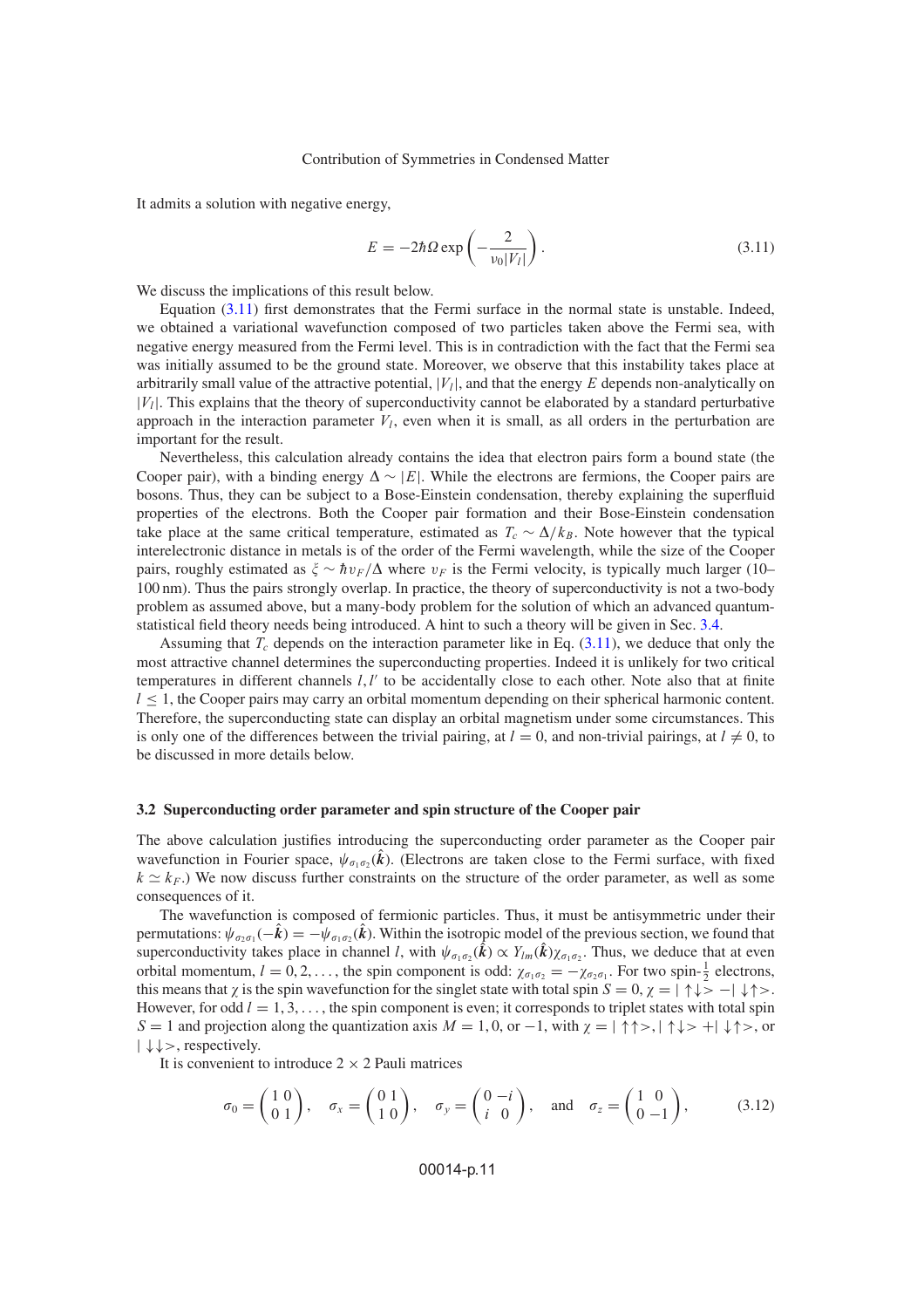with horizontal (respectively vertical) entries corresponding to the spin state of electron 1 (2). Then, the order parameter can be written as a matrix in spin space. In the singlet state, it reads:

$$
\hat{\psi}(\hat{k}) = g(\hat{k})i\sigma_y,\tag{3.13}
$$

where  $g(\hat{k})$  is a scalar, even function of  $\hat{k}$ . Singlet Cooper pairs don't carry a spin, but they may carry an orbital momentum:

$$
L = i\hbar \int \frac{d\Omega_{\hat{k}}}{4\pi} g(\hat{k})^* \left(\frac{\partial}{\partial k} \times k\right) g(\hat{k}). \tag{3.14}
$$

In the triplet state, the order parameter reads

<span id="page-11-0"></span>
$$
\hat{\psi}(\hat{k}) = [d(\hat{k}) \sigma] i \sigma_y, \tag{3.15}
$$

where  $\sigma = (\sigma_x, \sigma_y, \sigma_z)$  and the order parameter  $d(\hat{k}) = (d_x(\hat{k}), d_y(\hat{k}), d_z(\hat{k}))$  is an odd vector function so that  $-d_x + id_y$ ,  $d_z$ , and  $d_x + id_y$  are the amplitudes of the triplet components with  $M = 1, 0$ , and  $-1$ , respectively. The spin carried by the Cooper pairs along  $\hat{z}$ -axis is readily found:  $S_z$  =  $(-i\hbar) \int (d\Omega_{\hat{k}}/4\pi) [d_{x}(\hat{k})^{*}d_{y}(\hat{k}) - d_{y}(\hat{k})^{*}d_{x}(\hat{k})]$ . This relation generalizes into

$$
\mathbf{S} = (-2i\hbar) \int \frac{d\Omega_{\hat{\mathbf{k}}}}{4\pi} d(\hat{\mathbf{k}})^{*} \times d(\hat{\mathbf{k}}). \tag{3.16}
$$

We note that Eq. [\(3.16\)](#page-11-0) vanishes if  $d(\hat{k})$  is proportional to a real vector. The orbital momentum of the Cooper pairs is

$$
L = i\hbar \sum_{i} \int \frac{d\Omega_{\hat{k}}}{4\pi} d_{i}(\hat{k})^{*} \left(\frac{\partial}{\partial k} \times k\right) d_{i}(\hat{k}). \tag{3.17}
$$

We can already expect strong differences between singlet and triplet superconductivity. In singlet superconductors, the Cooper pairs are formed with electrons in time-reversed states,  $|k| \rightarrow$ and  $|-k| \downarrow>$ . Both electrons should reside in vicinity of the Fermi surface,  $\zeta_{k\uparrow} = \zeta_{-k\downarrow}$ . Thus, singlet superconductivity is destroyed by magnetic effects (Zeeman effect of the magnetic field, ferromagnetism, magnetic impurities) that will break this energy degeneracy.

Instead, triplet superconductors involve Cooper pairs where electrons are only required to have opposite momenta. Thus, ferromagnetic superconductors are most likely to be of the triplet kind, with spin magnetism (Cooper pairs with electrons of the same spin).

## **3.3 Superconducting phases in crystals**

Having established the structure of the order parameter, we can now discuss the superconducting transition as a spontaneous symmetry breaking in more details than in Section [2.](#page-0-0)

According to the Landau theory of phase transitions, the normal phase at  $T > T_c$  contains all the symmetries of the system. The symmetry group is  $G = \mathcal{G} \times \mathcal{R} \times U(1)$ . Here,  $\mathcal{G}$  is the symmetry group of the crystal together with the group of spin rotations, and  $\mathcal R$  is the time-reversal symmetry. At  $T < T_c$ , the possible superconducting states are classified by the subgroups  $H \subset G$  that leave the superconducting order parameter,  $\hat{\psi}(\hat{k})$ , invariant. The enumeration of all superconducting classes for a given crystal is similar to the construction of the magnetic classes. The superconducting classes *at the transition* are in one-to-one correspondence with the irreducible representations (IRs)  $\Gamma$  of  $G$ . An IR can be represented with a set of basis functions  $\psi_i^{\Gamma}(\hat{k})$ , for  $1 \le i \le d_{\Gamma}$ , where  $d_{\Gamma}$  is the IR's dimension, so that any function within this set is transformed into a linear combination of all the other ones under the symmetry operations g belonging to G. An attractive interaction parameter  $|V_{\rm r}|$  is indeed a property of the IR and a critical temperature  $T_c(\Gamma)$  can then be attributed to it. Due to the exponential dependence of  $T_c(\Gamma)$  with  $|V_\Gamma|$ , similar to Eq. [\(3.11\)](#page-10-0), it is unlikely that two IRs have accidentally close critical temperatures. Therefore, the superconducting transition is specific to one of the IRs of  $G$ , only.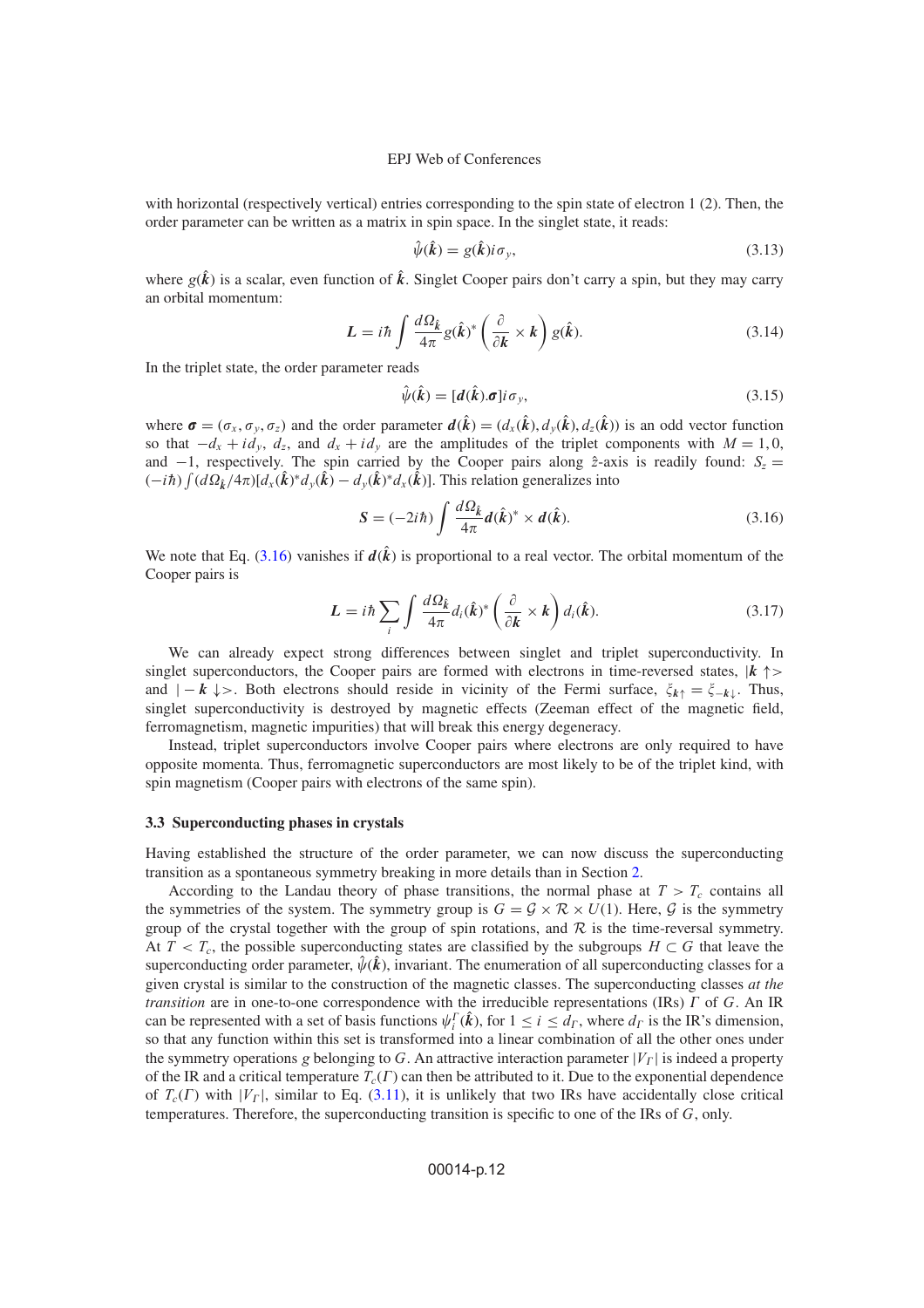Let us illustrate this vocabulary with two specific examples:

- In Sec. [2,](#page-0-0) we considered that only the  $U(1)$  gauge symmetry was broken. Thus,  $H = \mathcal{G} \times R$ . The corresponding IR is denoted  $A_{1g}$ , it is one-dimensional; the basis function can be taken as a constant,  $\psi^{A_{1g}}(\hat{\boldsymbol{k}}) = 1$ . This corresponds to "conventional" superconductivity.
- In the discussion on the Cooper instability in Sec. [3.1,](#page-8-2) we encountered the IRs of the group of rotations  $SO(3)$  for an isotropic medium. They are labelled with the angular momentum l, have dimension  $2l + 1$ , and the spherical harmonics  $Y_{lm}$ , with  $|m| < l$ , form a set of basis functions. The "conventional case" corresponds to  $l = 0$ . The atomic nomenclature is sometimes used and states with  $l = 0, 1, 2, \ldots$  are called s-wave (the conventional state), p-wave, d-wave, ... states.

More generally, "unconventional" superconductivity is realized as soon as  $H \neq \mathcal{G} \times R$ . The aim of the rest of the notes is to discuss the differences between conventional and unconventional superconductivity, among which the possibility for spin and/or orbital magnetism in the unconventional case was already mentioned.

To simplify the discussion, we make two assumptions. We first assume that only the point group of the crystal needs being considered. We also consider the case when the crystal structure contains an inversion center that is conserved below  $T_c$ , so that

<span id="page-12-1"></span>
$$
I\hat{\psi}(\hat{k}) = \hat{\psi}(-\hat{k}) = \pm \hat{\psi}(\hat{k}).\tag{3.18}
$$

<span id="page-12-0"></span>Here, I is the inversion operator. The orbital part of the order parameter is thus necessarily either even or odd. As the order parameter is also antisymmetric, the spin content must be either singlet (in the even case) or triplet (in the odd case): there is no singlet-triplet mixing. In the singlet states, the order parameter reads:

$$
g(\hat{\boldsymbol{k}}) = \sum_{i=1}^{d_{\Gamma}} \eta_i \psi_i^{\Gamma}(\hat{\boldsymbol{k}}).
$$
\n(3.19)

Here,  $\eta_i$  are the complex amplitudes for the components of the order parameter. In triplet superconductors, there is a distinction between crystals with weak spin-orbit interaction, where

$$
d(\hat{k}) = \sum_{i=1}^{d_{\Gamma}} \eta_i \psi_i^{\Gamma}(\hat{k})
$$
\n(3.20)

and  $\eta_i = (\eta_{ix}, \eta_{iv}, \eta_{iz})$  has three components (the order parameter has  $3d_\Gamma$  components), and crystals with strong spin-orbit interaction,<sup>7</sup> where the spin components of the basis vector-functions,  $\psi_i^{\Gamma}$  =  $(\psi_{ix}^{\Gamma}, \psi_{iy}^{\Gamma}, \psi_{iz}^{\Gamma})$ , are rigidly fixed with the crystal axes and

$$
d(\hat{k}) = \sum_{i=1}^{d_{\Gamma}} \eta_i \psi_i^{\Gamma}(\hat{k}).
$$
\n(3.21)

The order parameter  $\eta_i$  has then  $d_{\Gamma}$  components. Note that the superconducting order parameter in the singlet case or in the triplet case with strong spin-orbit coupling is one-component if  $d_{\Gamma} = 1$ . Then, the superconducting class is in one-to-one correspondence with the IR. Otherwise, the order parameter is multicomponent and several superconducting states with the same critical temperature but with different free energies below the superconducting transition can exist.

Let us consider two examples.

 $<sup>7</sup>$  Although the spin is no more a good quantum number in the presence of spin-orbit coupling, the Kramers degeneracy due</sup> to time-reversal symmetry ensures that electronic states are doubly degenerate. They can thus be classified according to a "pseudospin" to which the above discussion refers.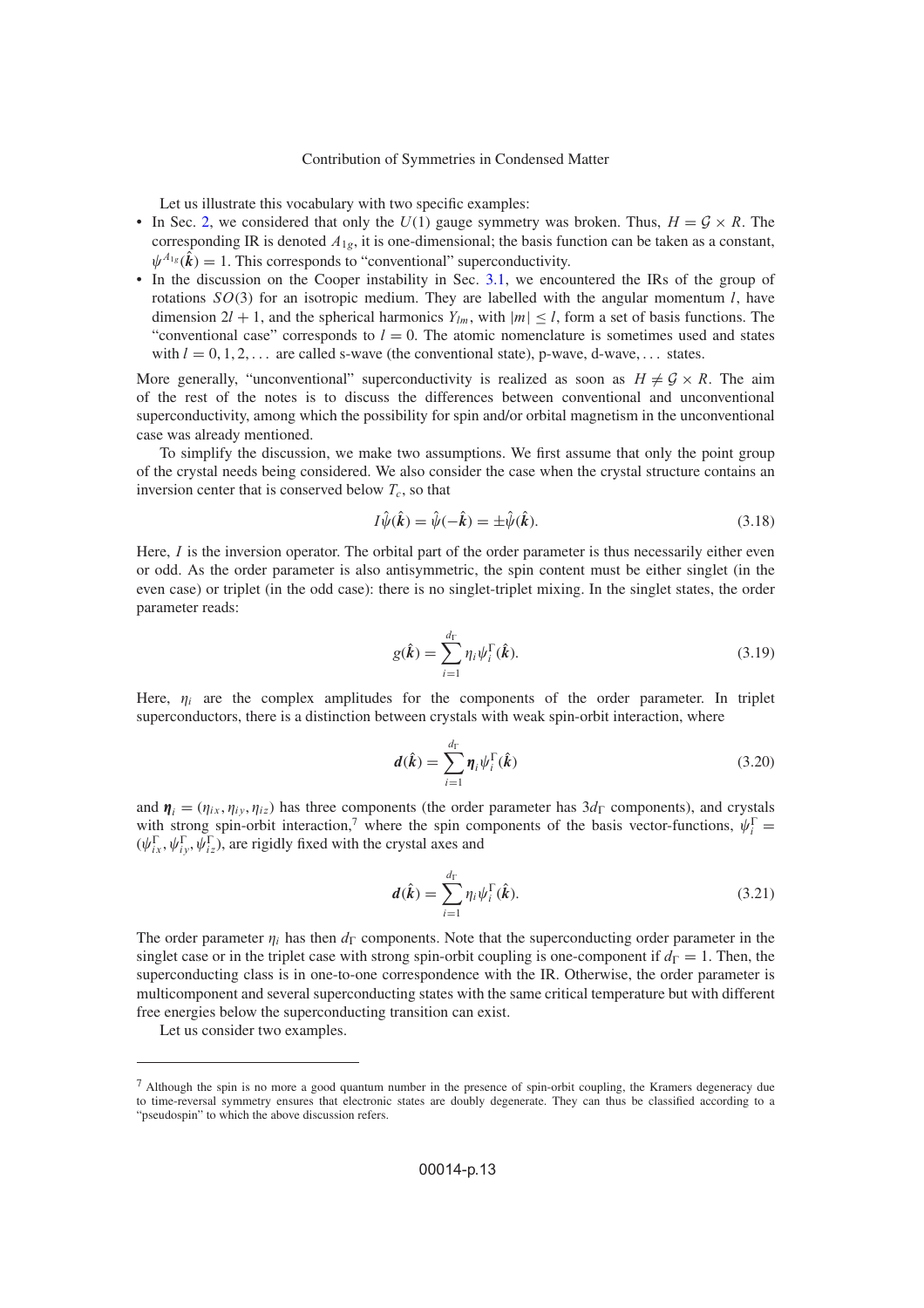**Superfluid Helium 3.** This isotope of Helium undergoes a superfluid transition at low pressure (< 34 bars) and temperatures (in the mK range). This transition is very different from the one in 4He. Indeed, the 3He nucleus is composed of two protons and one neutron. Thus, it is a fermion. The origin of its superfluidity is attributed to a Cooper pairing of <sup>3</sup>He atoms.

In the normal phase at low pressure,  ${}^{3}$ He is a fluid. The superfluid classes are thus classified according to the IRs of  $SO(3)$ . A strong hard-core repulsion between the atoms prevents their pairing in  $l = 0$  state. <sup>3</sup>He was soon realized to be a superfluid of the p-wave  $(l = 1)$ , triplet kind, with a 9component order parameter. As

$$
Y_{11}(\hat{k}) \sim \hat{k}_x - i\hat{k}_y, \quad Y_{10}(\hat{k}) \sim \hat{k}_z, \quad \text{and} \quad Y_{1-1}(\hat{k}) \sim \hat{k}_x + i\hat{k}_y,
$$
 (3.22)

the order parameter  $d_{\alpha}(\hat{k}) = \sum_{m=-1}^{1} \eta_{\alpha m} Y_{1m}(\hat{k})$ , at  $\alpha = x, y, z$ , can be written alternatively,

$$
d_{\alpha}(\hat{\mathbf{k}}) = \sum_{i=x,y,z} A_{\alpha i} \hat{k}_i.
$$
 (3.23)

Actually, different superfluid phases were discovered in the phase diagram, depending on the pressure, temperature, and magnetic field; they correspond to different contents in  $\{A_{ai}\}$ :

• The B-phase corresponds to  $d(\hat{k}) = \hat{k}$ , i.e.  $A_{\alpha i} = \delta_{\alpha i}$ . Writing explicitly the spin content of the order parameter, we get

$$
\psi^{B}(\hat{\mathbf{k}}) \propto (-\hat{k}_{x} + i\hat{k}_{y}) |\uparrow \uparrow > +\hat{k}_{z}(|\uparrow \downarrow > +|\downarrow \downarrow >) + (\hat{k}_{x} + i\hat{k}_{y}) |\downarrow \downarrow >.
$$
 (3.24)

Thus, this state is not spin-polarized. Moreover, a portion of the spins is in a state with  $M = 0$  and the spin susceptibility in this phase is smaller than in the normal state.

• The A-phase corresponds to  $d(\hat{k}) = (\hat{k}_x + i\hat{k}_y, 0, 0)$  or, equivalently,

$$
\psi^A(\hat{\mathbf{k}}) \propto (\hat{k}_x + i\hat{k}_y)(|\uparrow \uparrow \rangle - |\downarrow \downarrow \rangle).
$$
 (3.25)

It is not spin-polarized and it has the same spin susceptibility as in the normal state. It also bears a large angular momentum.

• At finite magnetic field, it evolves into the A<sub>1</sub>-phase, with  $d(\hat{k}) = (\hat{k}_x + i\hat{k}_y)(1, i, 0)$  or, equivalently,

$$
\psi^{A_1}(\hat{\mathbf{k}}) \propto (\hat{k}_x + i\hat{k}_y) |\uparrow \uparrow \rangle. \tag{3.26}
$$

It has both spin and orbital magnetic moments.

**High-temperature superconductors.** The highest superconducting critical temperatures (up to 135 K) have been discovered in the cuprate compounds in the '80s. The crystal structure in these materials is schematically built of a stack of  $CuO<sub>2</sub>$  planes, in which the atoms are arranged in a square lattice. The symmetry is tetragonal and the point group of the crystal,

$$
D_{4h} = D_4 \times I,\tag{3.27}
$$

where  $D_4 = \{C_n, U_n\}$  at  $n = 0, 1, 2, 3$  comprises the rotations  $C_n$  along  $\hat{z}$ -axis (perpendicular to the CuO<sub>2</sub> planes) with a rotation angle  $\pi n/2$  and the rotations  $U_n$  by an angle  $\pi$  around axes  $\hat{x}$  cos( $\pi n/4$ ) +  $\hat{v} \sin(\pi n/4)$ . The superconductivity is known to be singlet. The table of the IRs together with basis functions is given in Table [1.](#page-14-0)

Experiments have demonstrated that the one-dimensional state corresponding to  $\Gamma = B_{1g}$  is realized below  $T_c$ . The order parameter thus varies like

<span id="page-13-0"></span>
$$
g(\hat{k}) \propto (\hat{k}_x^2 - \hat{k}_y^2) = \cos(2\varphi_{\hat{k}}),
$$
\n(3.28)

where  $\varphi_k$  is the angle between  $\hat{x}$  axis and  $\hat{k}$  in  $(x, y)$ -plane. It changes its sign as  $\varphi_k$  is varied, and it has nodes at  $\hat{k}_x = \pm \hat{k}_y$ , see Fig. [3.](#page-14-1) It is called the d-wave state, because its angular dependence can be accounted with spherical harmonics at  $l = 2$ . Nevertheless, its IR is one-dimensional while the IR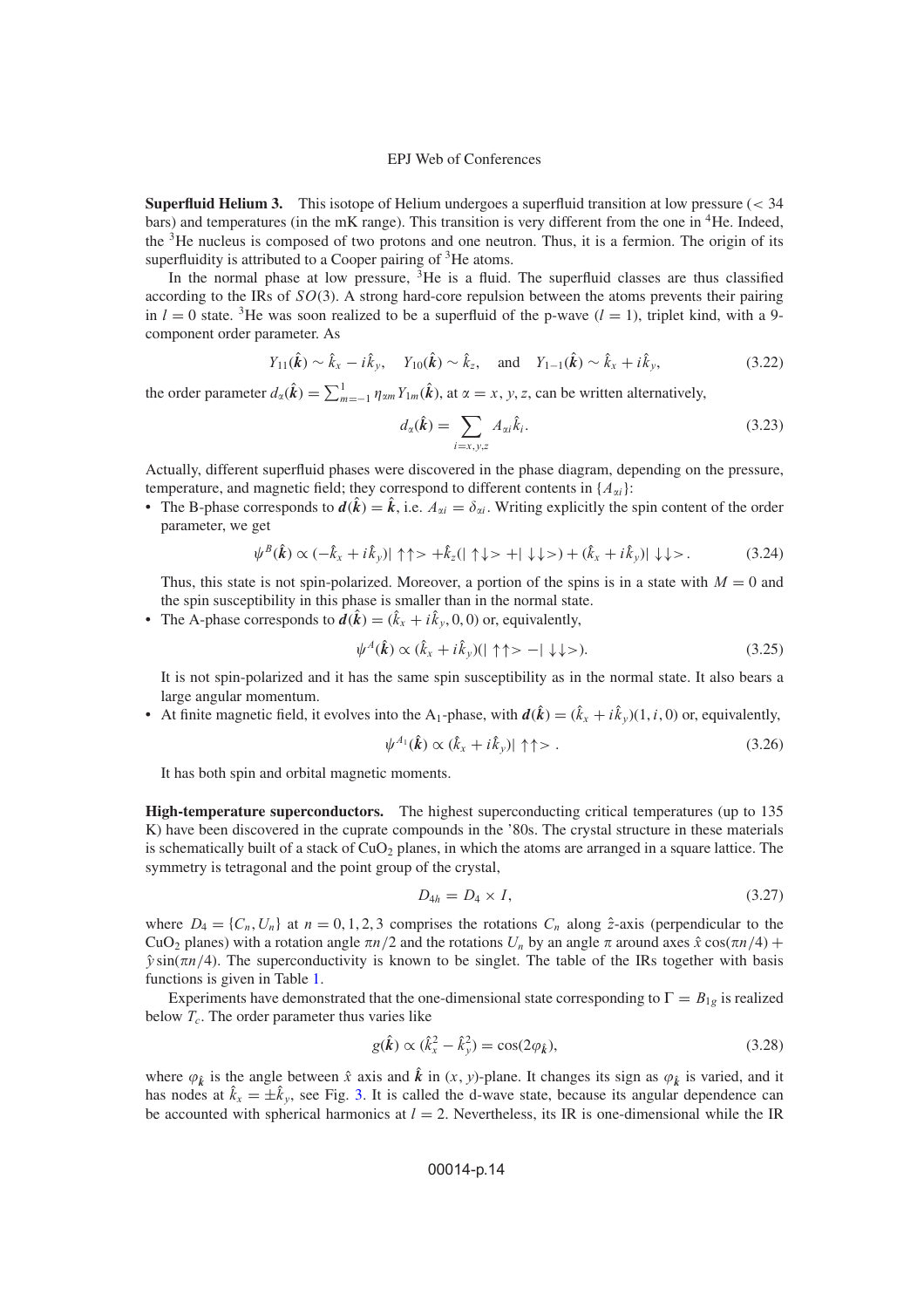<span id="page-14-0"></span>**Table 1.** Basis functions of even irreducible representations of  $D_{4h}$ .

| $d_{\Gamma}$ |          | $\psi_i^{\Gamma}(\hat{\bm{k}})$                   | Н           |
|--------------|----------|---------------------------------------------------|-------------|
|              | $A_{1g}$ | $a(\hat{k}_x^2 + \hat{k}_y^2) + b\hat{k}_z^2$     | $D_4$       |
|              | $A_{2g}$ | $\hat{k}_x \hat{k}_y (\hat{k}_x^2 - \hat{k}_y^2)$ | $D_4(C_4)$  |
|              | $B_{1g}$ | $\hat{k}_{r}^{2} - \hat{k}_{v}^{2}$               | $D_4(D_2)$  |
|              | $B_{2g}$ | $\hat{k}_x \hat{k}_y$                             | $D_4(D'_2)$ |
|              | $E_g$    | $\hat{k}_x \hat{k}_z, \hat{k}_y \hat{k}_z$        |             |
|              |          |                                                   |             |

<span id="page-14-2"></span><span id="page-14-1"></span>

|  |  |  |  |  |  |  | <b>Table 2.</b> Basis functions of even irreducible representations of $D_{2h}$ . |  |  |
|--|--|--|--|--|--|--|-----------------------------------------------------------------------------------|--|--|
|--|--|--|--|--|--|--|-----------------------------------------------------------------------------------|--|--|





**Figure 3.** Angular dependence of the order parameter over the Fermi surface in the  $(k_x, k_y)$ -plane for a singlet superconductor with tetragonal symmetry, in the irreducible representation  $A_{1g}$  (s-wave state, left) and  $B_{1g}$  (d-wave state, right). The sign of the order parameter is indicated.

at  $l = 2$  in isotropic space is 5-dimensional. The symmetry group in this state is  $D_4(D_2) \times I$ , where  $D_4(D_2) = \{C_{2k}, U_{2k}, e^{i\pi}C_{2k+1}, e^{i\pi}C_{2k+1}\}\$ , at  $k = 0, 1$ . The phase  $e^{i\pi} = -1$  is needed to compensate the sign change of the order parameter under the rotations.

Let us stress however that symmetries are not always sufficient in determining the superconducting properties. First, the choice of the basis functions is somewhat arbitrary and can only be unambiguously determined with a microscopic model. For instance, one can choose  $g(\hat{k}) \propto \cos(k_x a) - \cos(k_y a)$  as well, where  $a$  is a lattice constant, to describe the d-wave state. Second, the tetragonal crystal structure may undergo a slight distortion, and become orthorhombic. The symmetry group is then  $D_{2h}$ ; its IRs are given in Table [2.](#page-14-2) We notice that the conventional representation  $A_{1g}$  can be attributed a non-isotropic basis function

$$
g(\hat{k}) \propto a + b \cos(2\varphi_{\hat{k}}),\tag{3.29}
$$

<span id="page-14-3"></span>where a and b would depend on the details of a microscopic theory. At  $b \neq 0$ , Eq. [\(3.29\)](#page-14-3) describes a conventional, but anisotropic order parameter. If  $a$  is accidentally small, the order parameters [\(3.28\)](#page-13-0) and [\(3.29\)](#page-14-3) look very similar and would display similar superconducting properties.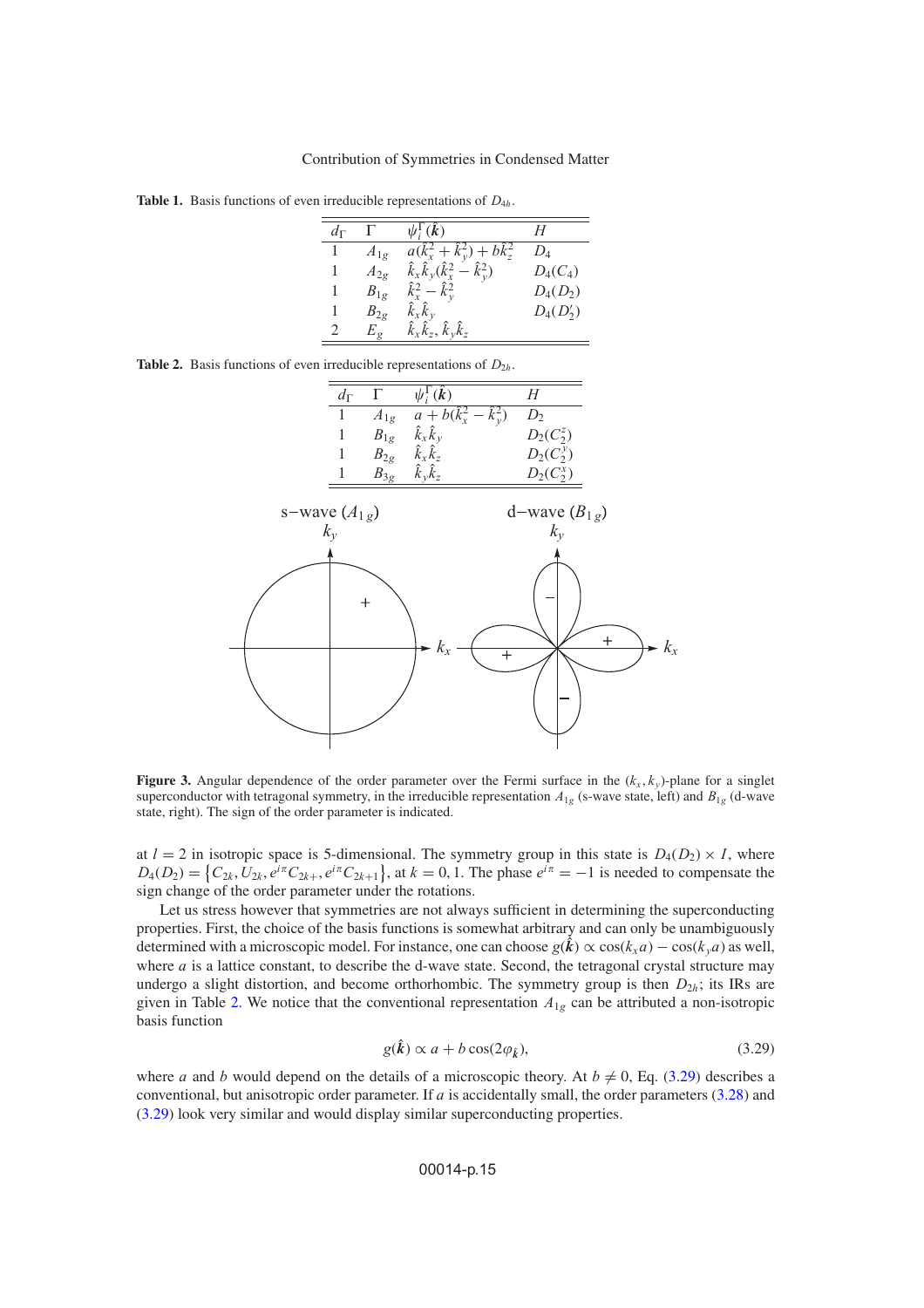#### *Sensitivity to the disorder*

In pure metals, the momentum  $k$  of the electrons is well defined. However, in real metals electrons are scattered over impurities and  $k$  is not a good quantum label for electronic states. In the diffusive limit, the electronic properties result from all the contributions on the Fermi surface. The corresponding momentum averaging is harmless for superconductivity if the order parameter is isotropic, that is for conventional superconductivity with a constant order parameter over the Fermi surface. For instance, the critical temperature does not depend on the concentration of non-magnetic impurities.

Instead, the average over the Fermi surface of the order parameter in unconventional superconductors vanishes:

$$
\int \frac{d\Omega_{\hat{k}}}{4\pi} g(k) = 0 \quad \text{or} \quad \int \frac{d\Omega_{\hat{k}}}{4\pi} d(k) = 0. \tag{3.30}
$$

This suggests that the isotropization of the electronic properties in the presence of a non-magnetic disorder leads to the suppression of the critical temperature. In practice, this occurs when the mean-free path,  $\ell \sim v_F \tau$ , due to the collisions over the impurities ( $\tau$  is the scattering time) is larger than the Copper pair size,  $\xi \sim \hbar v_F/\Delta$ .

## <span id="page-15-0"></span>**3.4 Symmetry lines and points of nodes**

## *3.4.1 Nodes in the order parameter*

As we just illustrated, the choice of the basis functions in an IR is somewhat arbitrary in the absence of a microscopic model. However, some properties of the order parameter are independent on it. For instance, let us consider the (unspecified) order parameter  $g(\hat{k})$  associated with the singlet state corresponding to  $\Gamma = B_{1g}$  in a tetragonal crystal. Applying the symmetry operation  $U_1$  we first obtain  $g(\hat{k}_x, \hat{k}_y, \hat{k}_z) =$  $-g(\hat{k}_y, \check{k}_x, -\hat{k}_z)$ . Then, applying the inversion *I*, we get  $-g(\hat{k}_y, \hat{k}_x, -\hat{k}_z) = -g(-\hat{k}_y, -\hat{k}_x, \hat{k}_z)$ . Finally, applying the rotation  $C_2$  we get  $-g(-\hat{k}_y, -\hat{k}_x, \hat{k}_z) = -g(\hat{k}_y, \hat{k}_x, \hat{k}_z)$ . Inserting  $\hat{k}_x = \hat{k}_y$  in the resulting identity  $g(\hat{k}_x, \hat{k}_y, \hat{k}_z) = -g(\hat{k}_y, \hat{k}_x, \hat{k}_z)$ , we find

$$
g(\hat{k}_x, \hat{k}_x, \hat{k}_z) = 0.
$$
\n(3.31)

That is, the order parameter vanishes on the Fermi surface along the line  $\hat{k}_x = \hat{k}_y$ . The specific choice [\(3.28\)](#page-13-0) indeed accounts for this result.

Such a discussion can be extended to any IR. As a result, the order parameter in a specific IR can be characterized by lines and/or points nodes that are imposed by the symmetries. Note however that "accidental" nodes may also appear. This is the case for the order parameter [\(3.29\)](#page-14-3) in the representation  $A_{1g}$ , at  $|a| < |b|$ . Note also that isolated points of nodes at the poles of the Fermi sphere are found in the A-phase of superfluid <sup>3</sup>He, and that unconventional superfluids or superconductors do not necessarily contain nodes (cf. the B-phase in  ${}^{3}$ He).

The presence of nodes has important consequences on the thermodynamic and transport properties. To discuss them, we need to introduce the microscopic BCS theory generalized to unconventional superconductors. For this, we will make use of the formalism of the second quantization.

## *3.4.2 Elementary excitations*

<span id="page-15-1"></span>Interacting electrons can be described with the following Hamiltonian written in the grand canonical ensemble:

$$
\mathcal{H} = \sum_{k,\sigma=\uparrow,\downarrow} \xi_k c_{k\sigma}^\dagger c_{k\sigma} + \frac{1}{2} \sum_{\sigma_1 \sigma_2 \sigma_3 \sigma_4} \sum_{k,k',q} V_{\sigma_1 \sigma_2 \sigma_3 \sigma_4}(k,k') c_{k\sigma_1}^\dagger c_{-k+q\sigma_2}^\dagger c_{-k'-q\sigma_3} c_{k'\sigma_4}.\tag{3.32}
$$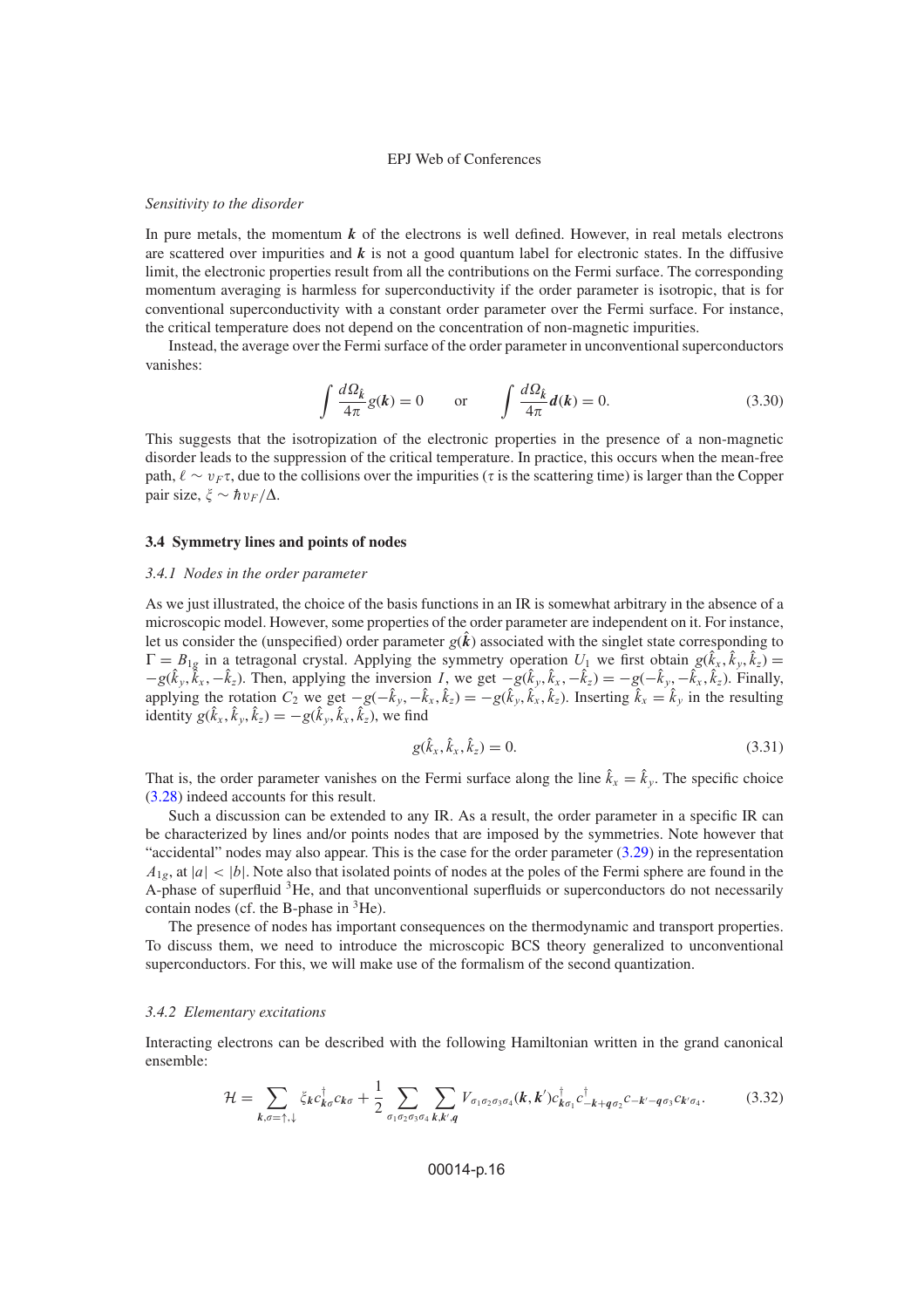Here,  $c_{k\sigma}$  and  $c_{k\sigma}^{\dagger}$  are the fermionic annihilation and creation operators of electrons with momentum *k* and spin  $\sigma$ , which have a kinetic energy  $\xi_k$  measured from the Fermi level. They obey the fermionic anticommutation rules:

$$
\{c_{k\sigma}, c_{k'\sigma'}^\dagger\} = \delta_{\sigma\sigma'}\delta_{kk'},\tag{3.33a}
$$

$$
\{c_{k\sigma}, c_{k'\sigma'}\} = 0,\tag{3.33b}
$$

$$
\{c_{\mathbf{k}\sigma}^{\dagger}, c_{\mathbf{k}'\sigma'}^{\dagger}\} = 0. \tag{3.33c}
$$

The second term in Eq. [\(3.32\)](#page-15-1) describes a two-body interaction depending on the relative distance between the electrons. On the whole, Eq. [\(3.32\)](#page-15-1) generalizes the Hamiltonian entering the Schrödinger equation [\(3.1\)](#page-8-1) to arbitrary crystal structures. The second quantized form allows describing without much effort many-body wavefunctions for fermionic particles, while Eq. [\(3.1\)](#page-8-1) was limited to a two-body wavefunction.

To simplify the discussion, we only consider the singlet case:

$$
V_{\sigma_1 \sigma_2 \sigma_3 \sigma_4}(\boldsymbol{k}, \boldsymbol{k}') = \frac{1}{2} [i \sigma_y]_{\sigma_1 \sigma_2} [i \sigma_y]_{\sigma_3 \sigma_4}^{\dagger} V(\boldsymbol{k}, \boldsymbol{k}'). \tag{3.34}
$$

Equation  $(3.32)$  can thus be written

<span id="page-16-0"></span>
$$
\mathcal{H} = \sum_{k,\sigma=\uparrow,\downarrow} \xi_k c_{k\sigma}^\dagger c_{k\sigma} + \sum_{k,k'} V(k,k') c_{k\uparrow}^\dagger c_{-k+q\downarrow}^{\dagger} c_{-k'-q\downarrow} c_{k'\uparrow}.
$$
 (3.35)

In order to diagonalize the Hamiltonian [\(3.35\)](#page-16-0), a mean field approximation taking into account the pairing of electrons with opposite momenta can be employed by making use of the identities

<span id="page-16-1"></span>
$$
c_{k\uparrow}^{\dagger}c_{-k\downarrow}^{\dagger} = \langle c_{k\uparrow}^{\dagger}c_{-k\downarrow}^{\dagger} \rangle + (c_{k\uparrow}^{\dagger}c_{-k\downarrow}^{\dagger} - \langle c_{k\uparrow}^{\dagger}c_{-k\downarrow}^{\dagger} \rangle), \tag{3.36a}
$$

$$
c_{-k'\downarrow}c_{k'\uparrow} = \langle c_{-k'\downarrow}c_{k'\uparrow} \rangle + (c_{-k'\downarrow}c_{k'\uparrow} - \langle c_{-k'\downarrow}c_{k'\uparrow} \rangle). \tag{3.36b}
$$

Here, the brackets denote a quantum statistical averaging on the eigenstates of the Hamiltonian [\(3.35\)](#page-16-0). The average  $\langle c_{k\uparrow}^{\dagger} c_{-k\downarrow}^{\dagger} \rangle$ , with the combination of two creation operators, reflects that a macroscopic number of Cooper pairs have been formed. As the Hamiltonian [\(3.32\)](#page-15-1) is particle-conserving, such an average would apparently vanish in the canonical ensemble, at fixed particle number. The Bose-like condensation of Cooper pairs is more conveniently dealt with in the grand canonical ensemble, at fixed chemical potential, without the need of specifying the number of electrons in the states over which the average is performed.

<span id="page-16-2"></span>Inserting Eqs. [\(3.36\)](#page-16-1) into [\(3.35\)](#page-16-0), while assuming that the terms between parentheses are small, and retaining the leading-order terms, we obtain a quadratic Hamiltonian in the creation and annihilation operators,

$$
\mathcal{H} = \sum_{k,\sigma=\uparrow,\downarrow} \xi_k c_{k\sigma}^{\dagger} c_{k\sigma} + \sum_{k} \left[ \Delta_k c_{k\uparrow}^{\dagger} c_{-k\downarrow}^{\dagger} + \Delta_k^* c_{-k\downarrow} c_{k\uparrow} - \Delta_k \langle c_{k\uparrow}^{\dagger} c_{-k\downarrow}^{\dagger} \rangle \right]
$$
\n
$$
= \sum_{k} (c_{k\uparrow}^{\dagger} c_{-k\downarrow}) \left( \frac{\xi_k}{\Delta_k^*} - \xi_k \right) \left( \frac{c_{k\uparrow}}{c_{-k\downarrow}^{\dagger}} \right) - \sum_{k} \Delta_k \langle c_{k\uparrow}^{\dagger} c_{-k\downarrow}^{\dagger} \rangle + \sum_{k} \xi_k. \tag{3.37}
$$

<span id="page-16-3"></span>where the variational field

$$
\Delta_k = \sum_{k'} V(k, k') \langle c_{-k'\downarrow} c_{k'\uparrow} \rangle. \tag{3.38}
$$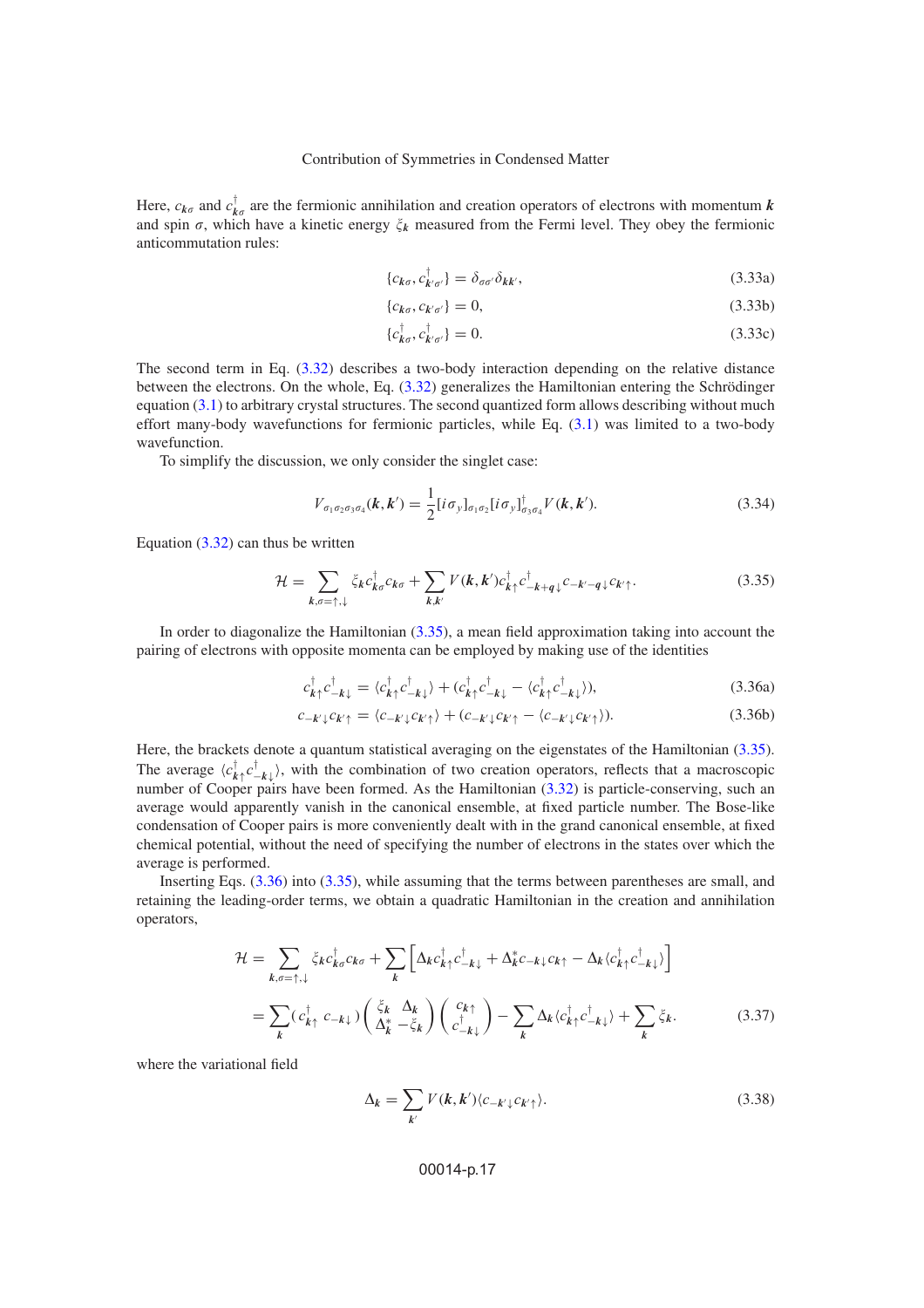has been introduced. The Hamiltonian [\(3.37\)](#page-16-2) does not conserve the particle number, but it can be easily diagonalized into

$$
\mathcal{H} = \sum_{k,\sigma} E_k \gamma_{k\sigma}^{\dagger} \gamma_{k\sigma} + \sum_{k} \left[ -\Delta_k \langle c_{k\uparrow}^{\dagger} c_{-k\downarrow}^{\dagger} \rangle + \xi_k - E_k \right],\tag{3.39}
$$

after the unitary transformation (called a Bogoliubov transformation)

$$
c_{k\sigma} = u_k \gamma_{k\sigma} - \sigma v_k \gamma_{-k-\sigma}^{\dagger}.
$$
\n(3.40)

<span id="page-17-1"></span>Here,  $\gamma_{k\sigma}$  and  $\gamma_{k\sigma}^{\dagger}$  are the annihilation and creation operators for the quasiparticles in superconducting state, with excitation energy

$$
E_k = \sqrt{\xi_k^2 + |\Delta_k|^2},\tag{3.41}
$$

 $u_k = \left[\frac{1}{2}(1 + \zeta_k/E_k)\right]^{1/2}$  and  $v_k = e^{i\phi_k} \left[\frac{1}{2}(1 - \zeta_k/E_k)\right]^{1/2}$  are the coherence factors, and  $\phi_k = \arg \Delta_k$ .<sup>8</sup> The occupation of the quasiparticle states is given by

$$
\langle \gamma_{k\sigma}^{\dagger} \gamma_{k\sigma} \rangle = f(E_k) \equiv f_k,\tag{3.42}
$$

where  $f(E) = 1/(1 + e^{E/k_B T})$  is the Fermi distribution function at temperature T. The self-consistency equation [\(3.38\)](#page-16-3) for the order parameter reads

<span id="page-17-0"></span>
$$
\Delta_k = -\sum_{k'} V(k, k') \frac{\Delta_{k'}}{E_{k'}} (1 - 2 f_{k'}).
$$
\n(3.43)

Like in Eqs.  $(3.5)-(3.6)$  $(3.5)-(3.6)$  $(3.5)-(3.6)$  for the isotropic case, the attractive potential giving the highest critical temperature in the IR  $\Gamma$  can be decomposed into

$$
V(\mathbf{k}, \mathbf{k}') = V_{\Gamma}(k, k') \sum_{i=1}^{d_{\Gamma}} \psi_i^{\Gamma}(\hat{\mathbf{k}})^* \psi_i^{\Gamma}(\hat{\mathbf{k}}'),
$$
\n(3.44)

with  $V_{\Gamma}(k, k') = -|V_{\Gamma}|$  if  $|\xi_k|, |\xi_{k'}| < \hbar \Omega_{\Gamma}$ , and  $V_{\Gamma}(k, k') = 0$  otherwise. We also decompose the order parameter into  $\Delta_k = \Delta(T)g(\hat{k})$ , where  $g(\hat{k}) = \sum_{i=1}^{d} \eta_i \psi_i^{\Gamma}(\hat{k})$  (cf. Eq. [\(3.19\)](#page-12-0)) is now chosen to be normalized:

$$
\int \frac{d\Omega_{\hat{k}}}{4\pi} |g(\hat{k})|^2 = 1. \tag{3.45}
$$

Equation [\(3.43\)](#page-17-0) then defines a non-linear set of coupled equations for the components  $\eta_i$  of the order parameter and its amplitude  $\Delta(T)$  at temperature T:

$$
\eta_i = |V_\Gamma| \sum_{\mathbf{k}} \sum_j \frac{\eta_j \psi_i^{\Gamma}(\hat{\mathbf{k}})^* \psi_j^{\Gamma}(\hat{\mathbf{k}})}{\sqrt{\xi_{\mathbf{k}}^2 + \Delta(T)^2 |g(\hat{\mathbf{k}})|^2}} \tanh\left(\frac{\sqrt{\xi_{\mathbf{k}}^2 + \Delta(T)^2 |g(\hat{\mathbf{k}})|^2}}{2k_B T}\right). \tag{3.46}
$$

This complicated equation simplifies at  $T \to T_c(\Gamma)$ , close to the superconducting transition, when  $\Delta(T) \rightarrow 0$ . It allows finding the critical temperature with the equation

$$
1 = |V_{\Gamma}| \sum_{k} \frac{\tanh[\xi_k/2k_B T_c(\Gamma)]}{\xi_k}.
$$
\n(3.47)

<sup>&</sup>lt;sup>8</sup> In the normal state with  $\Delta_k = 0$ , the Hamiltonian for bare electrons is transformed into a Hamiltonian for quasi-particles with positive excitation energy,  $E_k = |\xi_k|$  under such a transformation. It describes quasiparticles of the particle type ( $\xi_k > 0$ ) and of the hole type  $(\zeta_k < 0)$ .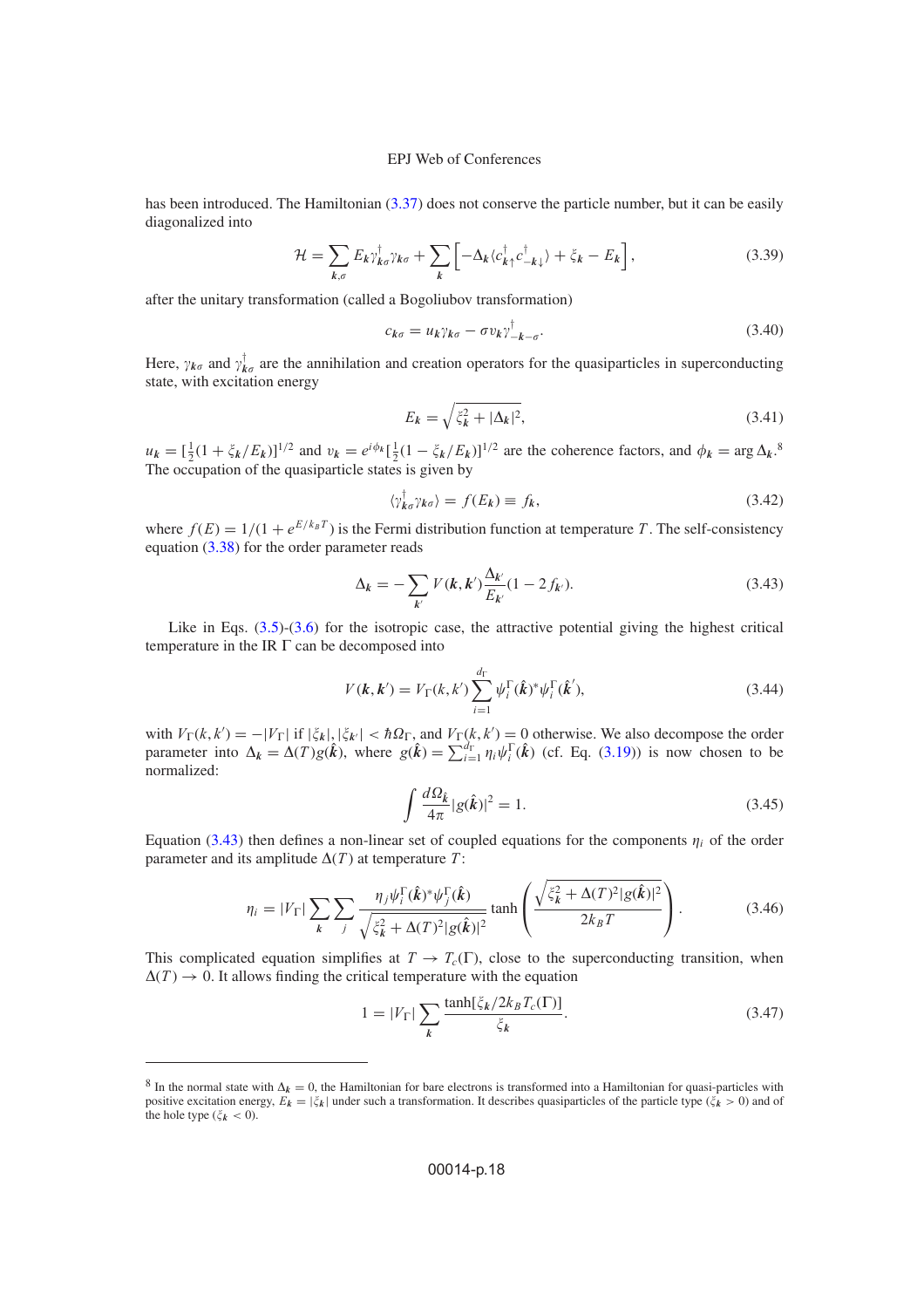The solution is

$$
k_B T_c(\Gamma) \approx 1.14 \hbar \Omega_{\Gamma} \exp\left(-\frac{1}{v_0|V_{\Gamma}|}\right),\tag{3.48}
$$

which looks similar to the result expected in Sec. [3.1.](#page-8-2) Calculating  $\Delta(T)$  at arbitrary temperature is a much harder task. Nevertheless, the end result at  $T = 0$  scales as  $\Delta(0) \sim k_B T_c(\Gamma)$ .

The above theory can be extended to triplet superconductors as well. An excitation spectrum [\(3.41\)](#page-17-1) with  $\Delta_k = \Delta(T) d(\hat{k}) \cdot \sigma$  is found, provided  $d(\hat{k}) \times d(\hat{k})^* = 0$ , while the general case is more complicated and won't be addressed in these notes [\[5\]](#page-23-3).

**Density of states.** The energy spectrum  $(3.41)$  gives a density of states

$$
\nu(E) = \sum_{k} \delta(E - E_{k}) = 2\nu_{0} \int \frac{d\Omega_{k}}{4\pi} \frac{E}{\sqrt{E^{2} - |\Delta_{k}|^{2}}} \theta(E - |\Delta_{k}|),
$$
\n(3.49)

where  $\theta(x) = 1$  if  $x > 0$ , and  $\theta(x) = 0$  if  $x < 0$ . For superconducting states with a constant gap  $|\Delta_k| = \Delta$  (in particular, for conventional superconductors), the density of states vanishes at energies  $E < \Delta$ . Instead, the order parameters that vanish for specific directions allow quasiparticle states to exist at energies arbitrarily close to the Fermi level. For instance, in the high-temperature superconductors with d-wave symmetry, the main contribution to the density of states at low energies  $E \ll \Delta$  comes from the region over the Fermi surface where the order parameter  $(3.28)$  vanishes,

<span id="page-18-0"></span>
$$
\nu(E) \propto \nu_0 \int_0^{E/\Delta} d\varphi \frac{E}{\sqrt{E^2 - \Delta^2 \varphi^2}} \sim \nu_0 \frac{E}{\Delta}.
$$
\n(3.50)

Such a power law is actually characteristic of order parameters that have lines of nodes. The density of states at low energy for an order parameter having nodes at isolated points is  $\nu(E) \sim \nu_0 (E/\Delta)^2$ .

The density of states can be accessed experimentally by measuring the tunneling current between the superconductor and a normal metal or by Angle-Resolved Photoemission Electron Spectroscopy (ARPES). Experiments in high- $T_c$  superconductors have confirmed the prediction [\(3.50\)](#page-18-0), thus giving credit to an order parameter with d-wave symmetry.

**Specific heat.** We now illustrate that low-temperature properties in superconducting state are also strongly influenced by the presence or absence of nodes in the gap.

For instance, let us consider the specific heat. Using the definition  $C = T(\partial S/\partial T)$ , where

$$
S = -k_B \sum_{k,\sigma} [f_k \ln f_k + (1 - f_k) \ln(1 - f_k)] \tag{3.51}
$$

<span id="page-18-1"></span>is the entropy, we obtain

$$
C = 2 \sum_{k} \frac{E_k^2}{(k_B T)^2} \frac{e^{-E_k/k_B T}}{(1 + e^{-E_k/k_B T})^2}.
$$
 (3.52)

Here, the factor 2 comes from spin degeneracy. In normal state, we evaluate Eq. [\(3.52\)](#page-18-1) with the spectrum  $E_k = |\xi_k|$  and we find that it varies linearly with the temperature,  $C_n = (\pi^2/3)v_0k_BT$ . In a gapped spectrum, with gap  $\Delta$ , only thermally excited quasiparticles with small energy,  $E_k \simeq \Delta + \xi_k^2/2\Delta$ , contribute to Eq. [\(3.52\)](#page-18-1) at low temperature, with the result

$$
C_s/C_n \sim (\Delta/k_B T)^{5/2} e^{-\Delta/k_B T}.
$$
\n(3.53)

Therefore, the specific heat is exponentially suppressed at low temperatures. Instead, if the order parameter contains nodes, the specific heat will obey a power-law with the temperature. To be specific, let us again consider the d-wave state [\(3.28\)](#page-13-0) that has lines of nodes. The main contribution to Eq. [\(3.52\)](#page-18-1),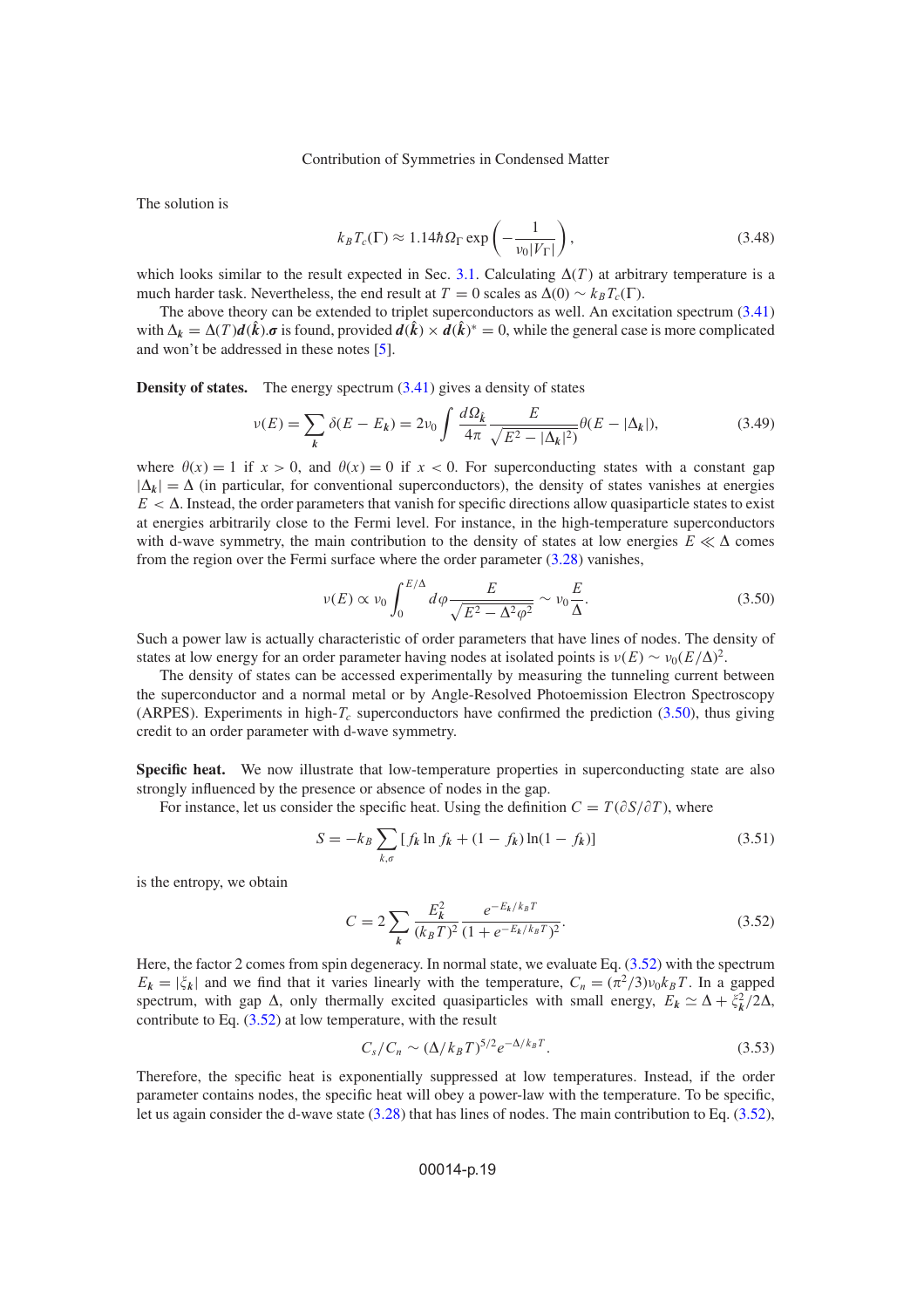or equivalently

$$
C_s = 2 \int_0^\infty dE \nu(E) \frac{E^2}{4k_B^2 T^2 \cosh^2(E/2k_B T)},
$$
\n(3.54)

comes from the regions of the Fermi surface where the order parameter vanishes. Using Eq. [\(3.50\)](#page-18-0), we find

$$
C_s/C_n \sim T/T_c. \tag{3.55}
$$

By contrast, isolated nodes would result in a different power law,  $C_s/C_n \sim (T/T_c)^2$ .

Such power-laws have been predicted and observed in the temperature dependence of several thermodynamic and transport properties in high- $T_c$  superconductors.

## **3.5 Phenomenological theory of unconventional superconductors**

Many features discussed within the microscopic model depend on the specific choice of the basis functions. Moreover, the BCS theory can be easily solved only under several crude approximations.

By contrast, the phenomenological Ginzburg-Landau theory is quite versatile.<sup>9</sup> In particular, it applies even if the specific microscopic model for superconductivity is not known. In this section, we propose a generalized GL theory that applies to unconventional superconductors. We discuss its implications and point out the differences with the conventional GL theory of Sec. [2.](#page-0-0)

<span id="page-19-0"></span>The free energy per unit volume for a multidimensional order parameter  $\eta = \{\eta_i\}$  with dimension  $d_{\Gamma}$  is

$$
F[\pmb{\eta}] = F_n + \alpha \sum_i |\eta_i|^2 + \frac{1}{2} \sum_{i_1 i_2 i_3 i_4} \beta_{i_1 i_2 i_3 i_4} \eta_{i_1}^* \eta_{i_2}^* \eta_{i_3} \eta_{i_4} + \sum_{i_1 i_2 i_3 i_4} K_{i_1 i_2 i_3 i_4} (D_{i_1} \eta_{i_2})^* (D_{i_3} \eta_{i_4}) + \frac{\pmb{h}^2}{8\pi}, \quad (3.56)
$$

where we used the short notation  $D = -i\nabla - (2e/\hbar c)A$ . The tensors  $\beta_{i_1 i_2 i_3 i_4}$  and  $K_{i_1 i_2 i_3 i_4}$  are constrained by the symmetry of the superconducting crystal. For one-dimensional order parameters, the quadratic and quartic terms in Eq. [\(3.56\)](#page-19-0) coincide with those in [\(2.7\)](#page-2-0). The only difference comes from the gradient term that is more general here. For multidimensional order parameters, the free energy [\(3.56\)](#page-19-0) can describe several superconducting states, all with the same critical temperature.

## <span id="page-19-2"></span>*3.5.1 Multicomponent GL theory*

We consider a tetragonal crystal with singlet Cooper pairs. Focussing on the two-dimensional representation  $\Gamma = E_g$  (see Table [1\)](#page-14-0), we decompose the order parameter as

<span id="page-19-1"></span>
$$
g(\hat{k}) = \eta_x \hat{k}_x \hat{k}_z + \eta_y \hat{k}_y \hat{k}_z.
$$
 (3.57)

The most general free energy at zero magnetic field reads:

$$
F[\eta_x, \eta_y] = F_n + \alpha(|\eta_x|^2 + |\eta_y|^2) + \beta_1(|\eta_x|^2 + |\eta_y|^2)^2 + \beta_2|\eta_x^2 + \eta_y^2|^2 + \beta_3(|\eta_x|^4 + |\eta_y|^4). \tag{3.58}
$$

Stable solutions are found by minimizing Eq.  $(3.58)$ . Three different phases may compete:

- The A-phase corresponds to an order parameter  $(\eta_x, \eta_y) \propto (1, 0)$  or  $(0, 1)$ , that is  $g(\hat{k}) = \eta \hat{k}_x \hat{k}_z$  or  $\eta \hat{k}_{y} \hat{k}_{z}$ . Thus it has two lines of nodes at  $k_{x} = 0, k_{z} = 0$  or  $k_{y} = 0, k_{z} = 0$ . The free energy in these states is  $F = F_n - \alpha^2/2(\beta_1 + \beta_2 + \beta_3);$
- The B-phase corresponds to an order parameter  $(\eta_x, \eta_y) \propto (1, 1)$  or  $(1, -1)$ , that is  $g(\hat{k}) = \eta(\hat{k}_x \pm \hat{k}_y)$  $(k_y)k_z$ . It has also two lines of nodes at  $k_x = -k_y, k_z = 0$  or  $k_x = k_y, k_z = 0$ . The free energy in these states is  $F = F_n - \alpha^2/2(\beta_1 + \beta_2 + \beta_3/2);$

<sup>9</sup> It is eventually derived with the microscopic BCS theory.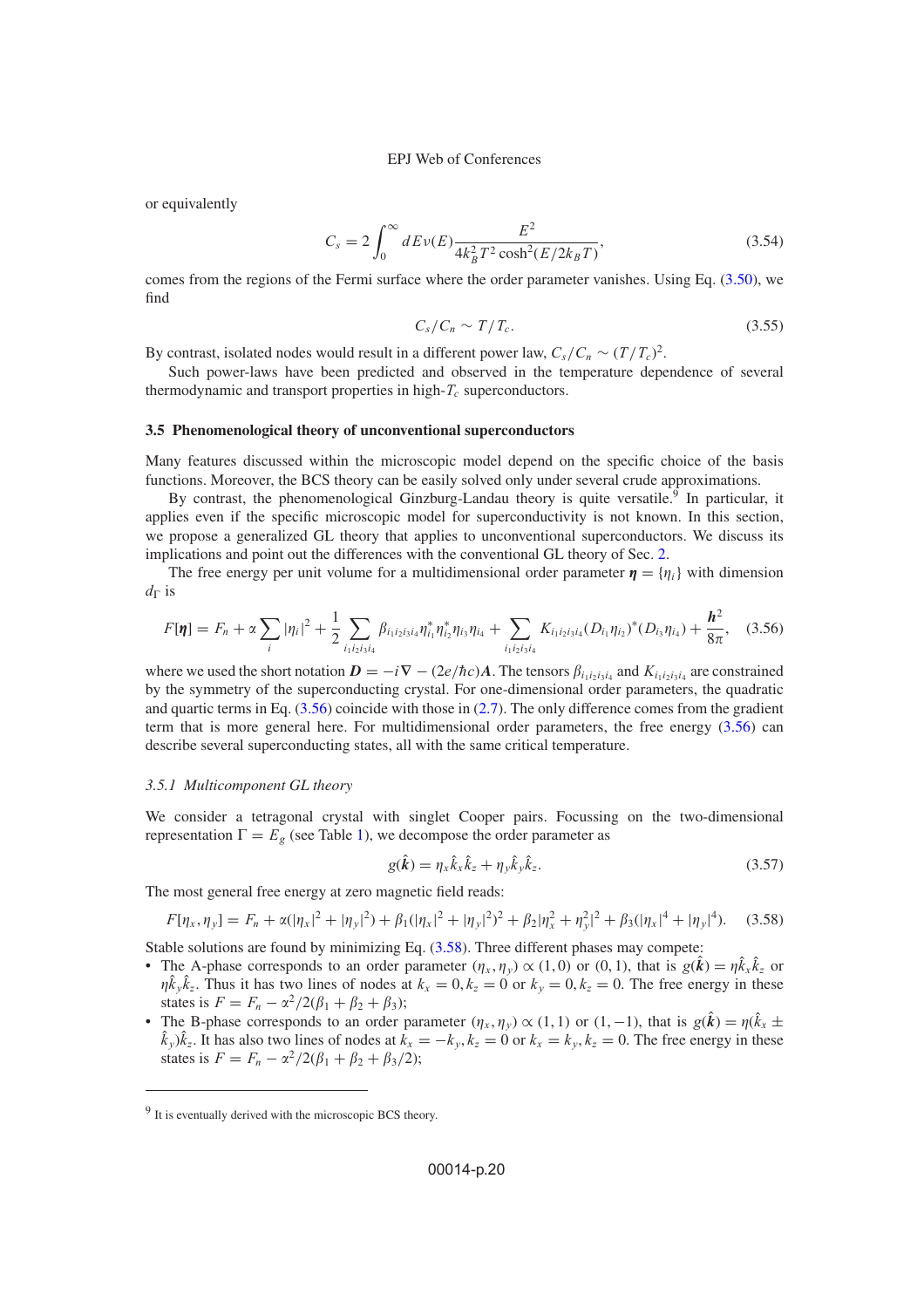

<span id="page-20-0"></span>**Figure 4.** Phase diagram of two-component superconducting states in a tetragonal crystal.

• The C-phase corresponds to  $(\eta_x, \eta_y) \propto (1, \pm i)$ , that is  $g(\hat{k}) = \eta(\hat{k}_x \pm i\hat{k}_y)\hat{k}_z$ . It has one line of nodes at  $k_z = 0$  and two points of nodes at the poles of the Fermi sphere. Moreover, time-reversal symmetry is broken in these states as they bear an orbital magnetism. The free energy is  $F =$  $F_n - \alpha^2/2(\beta_1 + \beta_3/2).$ 

While each of these phases has the same critical temperature, their free energies are different. Which of them is actually more stable depends on the relative values of the GL parameters  $\beta_1, \beta_2$ , and  $\beta_3$ , see Fig. [4.](#page-20-0) Moreover, two possible solutions have been found in each phase. This means that domains can form and they would be separated by domain walls.

## *3.5.2 Anisotropy of the upper critical field*

In Sec. [2.3,](#page-3-0) we determined the upper critical field  $H_{c2}$  in type-II superconductors with the conventional GL theory. We generalize this calculation to the free energy  $(3.56)$  and we discuss the anisotropy of  $H_{c2}$ in two different cases.

**Uniaxial crystal with one-component superconducting state.** The free energy reads

$$
F[\eta] = F_n + \alpha |\eta|^2 + \frac{\beta}{2} |\eta|^4 + K_1 |D_\perp \eta|^2 + K_4 |D_z \eta|^2 + \frac{h^2}{8\pi}.
$$
 (3.59)

We assume that the magnetic field is applied in the  $(y, z)$ -plane,  $H = H(0, \sin \theta, \cos \theta)$ . A convenient gauge is  $A = Hx(0, -\cos\theta, \sin\theta)$ , so that the linearized self-consistency equation for the order parameter at the second order phase transition reads

$$
-K_1 \frac{\partial^2 \eta}{\partial x^2} + [K_1 \cos^2 \theta + K_4 \sin^2 \theta] \left(\frac{2\pi H}{\Phi_0}\right)^2 x^2 \eta = -\alpha \eta.
$$
 (3.60)

This equation allows determining the upper critical field

$$
H_{c2}(T) = \frac{\Phi_0 \alpha_0}{2\pi T_c \sqrt{K_1[K_1 \cos^2 \theta + K_4 \sin^2 \theta]}} (T_c - T). \tag{3.61}
$$

In contrast, there is no anisotropy in the basal plane  $(x, y)$ . The ratio between the upper critical fields applied parallel or perpendicular to the basal plane is independent of the temperature,  $H_{c2}^{\parallel}/H_{c2}^{\perp} =$  $(K_1/K_4)^{1/2}.$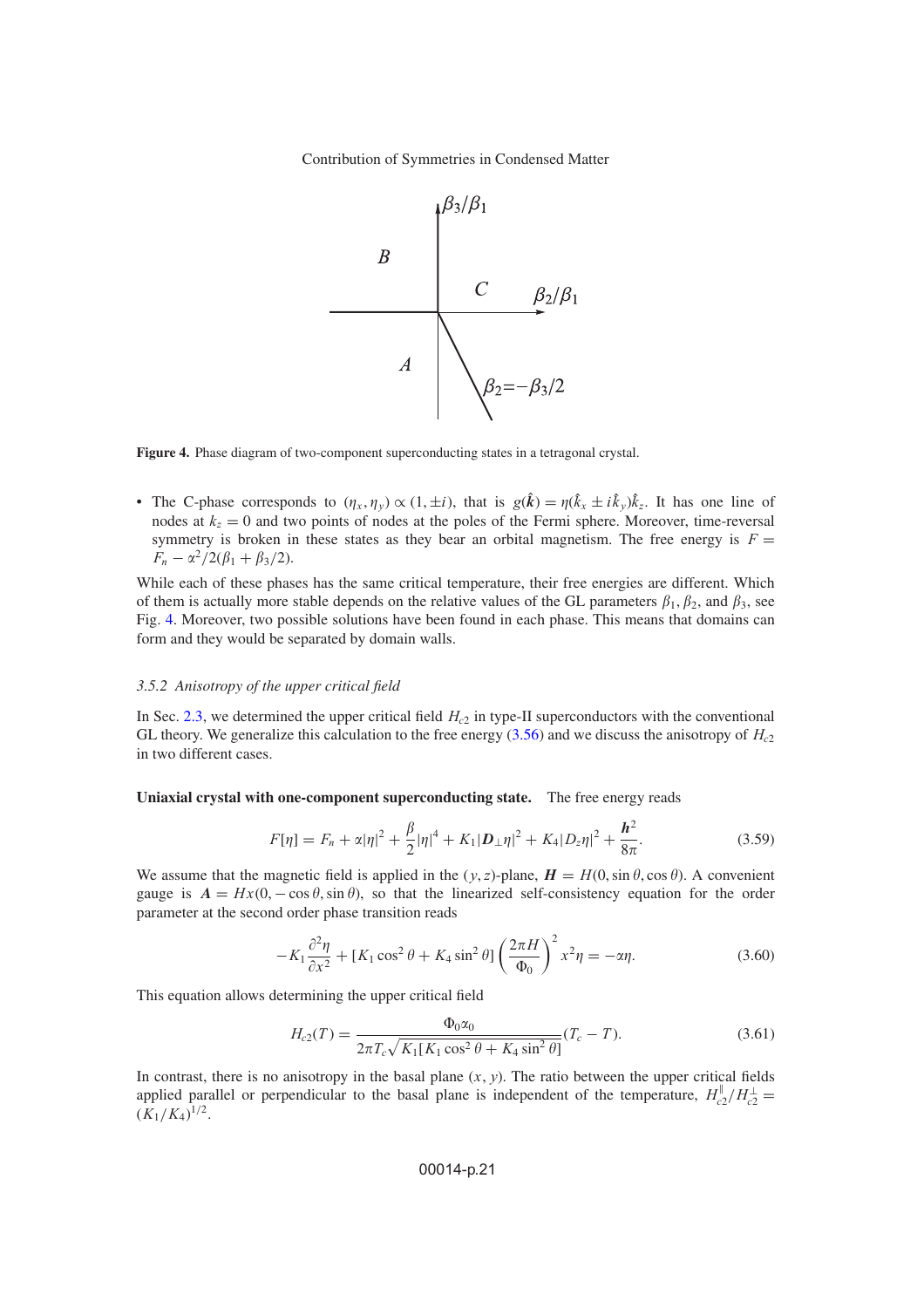<span id="page-21-1"></span>**Tetragonal crystal with two-component superconducting state.** For the representation  $E_g$ , the quadratic terms in the free energy read

$$
F[\eta] = F_n + \alpha(|\eta_x|^2 + |\eta_y|^2) + \sum_{i,j=x,y} \left[ K_1(D_i \eta_j)^* (D_i \eta_j) + K_2(D_i \eta_i)^* (D_j \eta_j) \right. \\ \left. + K_3(D_i \eta_j)^* (D_j \eta_i) \right] + \sum_{i=x,y} \left[ K_4(D_z \eta_i)^* (D_z \eta_i) + K_5(D_i \eta_i)^* (D_i \eta_i) \right]. \tag{3.62}
$$

To simplify the discussion, let us first assume that  $K_2 = K_3 = 0$ . We also consider a magnetic field applied in the  $(x, y)$ -plane,  $H = H(\cos \varphi, \sin \varphi, 0)$ . A convenient gauge is  $A = Hz(-\sin \varphi, \cos \varphi, 0)$ , so that the linearized self-consistency equations for the order parameter at the second order phase transition read

$$
\begin{cases}\n-K_4(\partial^2 \eta_x / \partial z^2) + \left[ (K_1 + K_5) \sin^2 \varphi + K_1 \cos^2 \varphi \right] (2\pi H / \Phi_0)^2 z^2 \eta_x = -\alpha \eta_x \\
-K_4(\partial^2 \eta_y / \partial z^2) + \left[ (K_1 + K_5) \cos^2 \varphi + K_1 \sin^2 \varphi \right] (2\pi H / \Phi_0)^2 z^2 \eta_y = -\alpha \eta_y.\n\end{cases} (3.63)
$$

Thus,  $\eta_x$  and  $\eta_y$  are linearly independent from each other and they obey different equations. We thus find that an A-phase is realized at finite magnetic field, with upper critical field

<span id="page-21-0"></span>
$$
H_{c2}^{(x)}(T) = \frac{\Phi_0 \alpha_0}{2\pi T_c \sqrt{K_4[K_1 + K_5 \sin^2 \varphi]}} (T_c - T)
$$
\n(3.64a)

for  $(\eta_x, \eta_y) \propto (1, 0)$ , or

$$
H_{c2}^{(y)}(T) = \frac{\Phi_0 \alpha_0}{2\pi T_c \sqrt{K_4[K_1 + K_5 \cos^2 \varphi]}} (T_c - T)
$$
\n(3.64b)

for  $(\eta_x, \eta_y) \propto (0, 1)$ . The actual critical field is the highest of them. As a result,  $H_{c2}$  shows a strong anisotropy in the basal plane, with a kink at angles  $\varphi = \pi/4 + k\pi$ , when  $H_{c2}^{(x)}$  and  $H_{c2}^{(y)}$  are degenerate.

We also notice that the A-phase may be unstable at zero magnetic field, depending on the coefficients in front of the quartic terms in the free energy [\(3.58\)](#page-19-1), cf. Sec. [3.5.1.](#page-19-2) We would then expect a complicated  $(T, H)$ -phase diagram in this case.

A formula for the upper critical field at finite coefficients  $K_2$  and  $K_3$ , thus generalizing Eqs. [\(3.64\)](#page-21-0), can also be obtained:

$$
H_{c2}(T) = \frac{\Phi_0 \alpha_0}{2\pi T_c \sqrt{K_4 \left[K_1 + \frac{K_{23} + K_5}{2} - \frac{1}{2} \sqrt{K_{23}^2 + (2K_{23} + K_5)K_5 \cos(2\varphi)}\right]}} (T_c - T),
$$
(3.65)

where  $K_{23} = K_2 + K_3$ . The anisotropy of  $H_{c2}$  in the basal plane is illustrated in Fig. [5,](#page-22-1) it is entirely due to the coefficient proportional to  $K_5$  in the free energy [\(3.62\)](#page-21-1).

## *3.5.3 Josephson effect*

As we discussed in Sec. [2.4,](#page-7-3) the GL theory can be extended to describe Josephson junctions by adding a boundary energy term to the free energy. In unconventional superconductors, the amplitude of the critical current depends on the orientation of the plane of the junction with respect to the crystal axes in the leads. Such an orientation can be parametrized with the unit vector  $\hat{\bf{n}}$  perpendicular to the plane of the junction. In a junction between two even, one-dimensional superconductors with order parameters  $\eta_1$  and  $\eta_2$ , the boundary energy term [\(2.29\)](#page-7-4) should be substituted with

$$
F_{12} = \gamma \int d\mathbf{x} \, f_1(\hat{\mathbf{n}}) f_2(\hat{\mathbf{n}}) [\eta_1^* \eta_2 + \eta_2^* \eta_1] \delta(x), \tag{3.66}
$$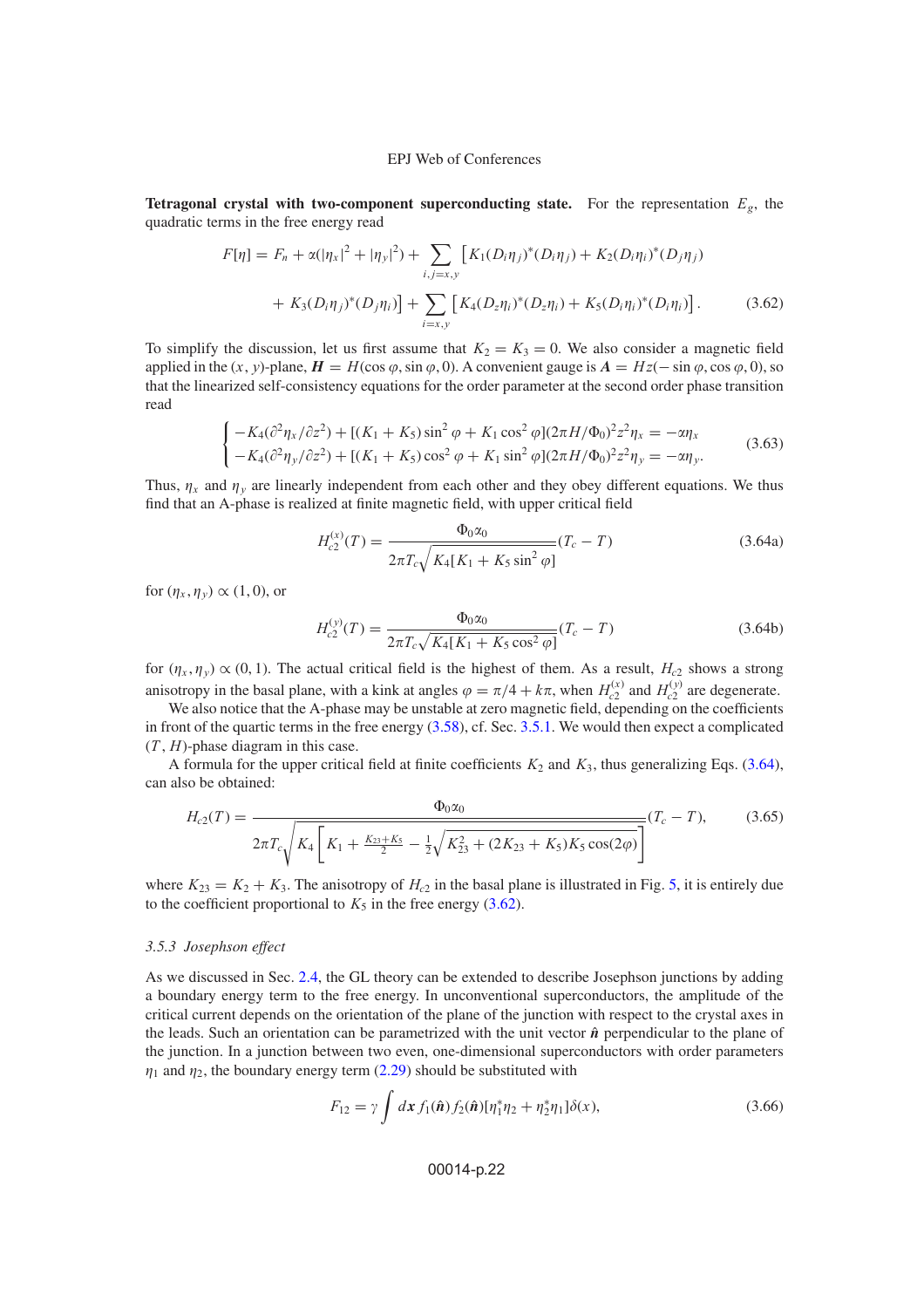<span id="page-22-1"></span>

**Figure 5.** Anisotropy of the upper critical field in the basal plane for the two-component superconducting state in a tetragonal crystal. The curves correspond to  $H_{c2}(\varphi)/H_{c2}(\varphi = 0)$  at  $K_1 = K_{23}$  and  $K_5/K_{23} = 10$  (a), 1 (b), and 0.1 (c).

where  $f_1(\hat{\bf{n}})$  and  $f_2(\hat{\bf{n}})$  are scalar functions of  $\hat{\bf{n}}$  and each of the products  $f_1(\hat{\bf{n}})\eta_1$  and  $f_2(\hat{\bf{n}})\eta_2$  should be invariant under all the symmetry operations in the corresponding superconducting class. Thus,  $f_1(\hat{\boldsymbol{n}})$ and  $f_2(\hat{\boldsymbol{n}})$  simply have the same symmetry as  $\eta_1$  and  $\eta_2$ . For a conventional, isotropic superconductor, we thus get  $f(\hat{\boldsymbol{n}}) = 1$ , as expected; for the d-wave superconductors, we can choose  $f(\hat{\boldsymbol{n}}) = \hat{n}_x^2 - \hat{n}_y^2$ .

The Josephson current can be derived as in Sec. [2.4.](#page-7-3) In particular, we find that the critical current between a s-wave and d-wave superconductors is

$$
I_c = (4e/\hbar)\gamma S|\eta_1||\eta_2|(\hat{n}_x^2 - \hat{n}_y^2). \tag{3.67}
$$

It vanishes when the plane of the junction makes an angle  $\pi/4$  with respect to the crystal axes. Such a property was used to build a convincing test of the d-wave symmetry of the order parameter in high- $T_c$ compounds.

## <span id="page-22-0"></span>**4. CONCLUSION AND PERSPECTIVES**

Superconductivity is still an active field of research: The quest for new materials with higher critical temperatures, as well as for new microscopic theories that would allow understanding how to get them, still continues. In a different field, the progress of microtechnology now allows building complex circuits with conventional superconducting elements on the nanometer scale. This research allows addressing questions related with the crossover from the quantum microscopic to classical macroscopic world.

The progress in fabrication and the discovery of new materials in recent years called for important developments in the field of unconventional superconductivity. Let us list a few of them:

- Noncentrosymmetric superconductors, which do not possess an inversion center, have been discovered. There, Eq. [\(3.18\)](#page-12-1) cannot be used anymore, and the superconducting order parameter exhibits singlet-triplet mixing. This could result in a spontaneously modulated superconducting state [\[10](#page-23-8)].
- The temperature and pressure phase diagram of a ferromagnetic superconductor (FS) revealed a tetracritical point where the normal, ferromagnetic (F), superconducting (S) and FS states coexist. The symmetry analysis has been extended to discuss the  $F \rightarrow FS$  and  $S \rightarrow FS$  transitions [\[11\]](#page-23-9).
- Multiband superconductivity with bands of different symmetries can give rise to "unconventional" superconducting properties, provided that the conventional order parameters in each band are